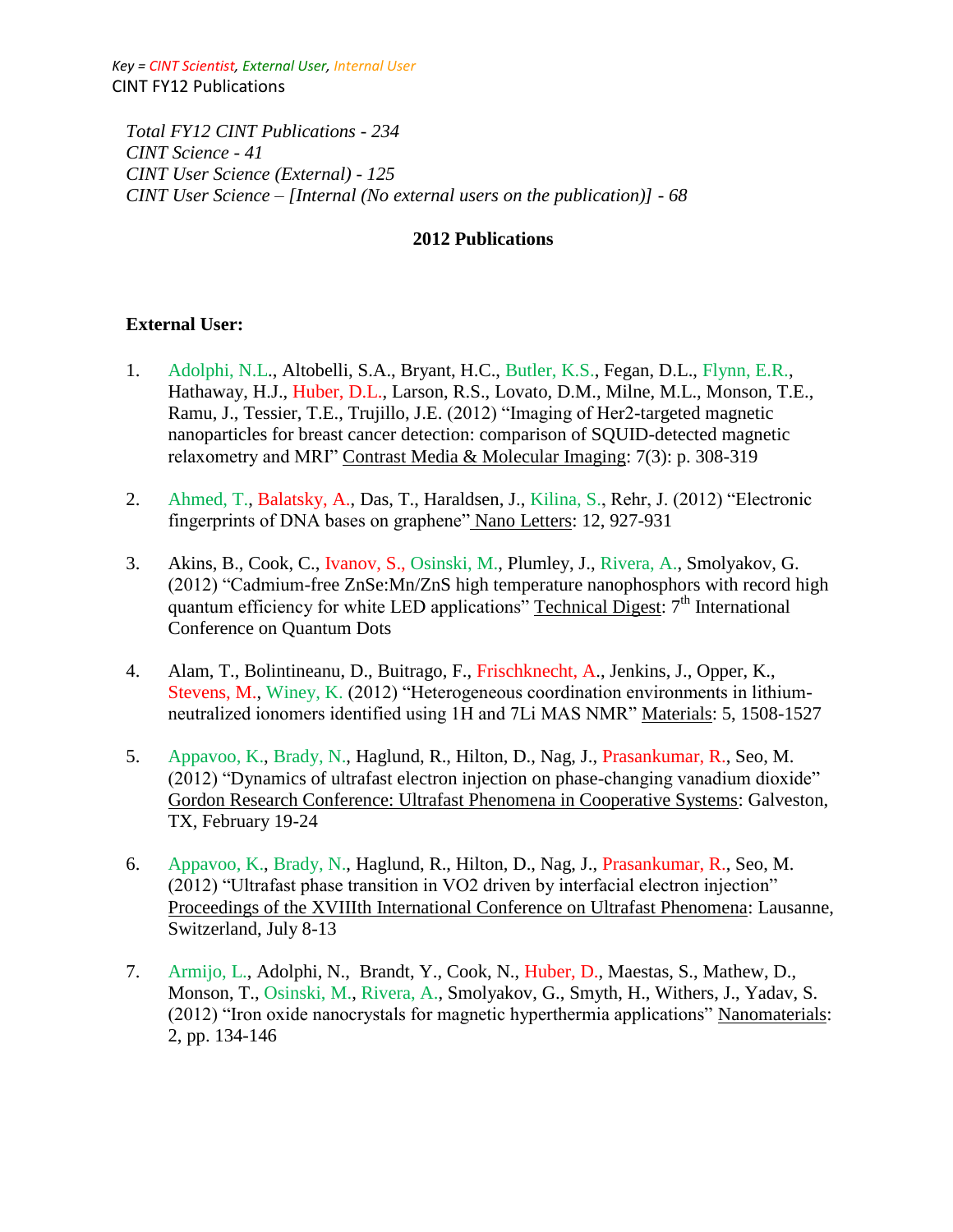- 8. Armijo, L., Adolphi, N., Brandt, Y., Cook, C., Huber, D., Maestas, S., Monson, T., Osinski, M., Rivera, A., Smolyakov, G., Smyth, H., Withers, J. (2012) "Multifunctional nanocrystals for drug delivery in cystic fibrosis" Technical Digest: 7<sup>th</sup> International Conference on Quantum Dots
- 9. Armijo, L., Brandt, Y., Cook, N., Huber, D., Plumley, J., Osinski, M., Rivera, A., Smith, D., Smolyakov, G., Withers, N., Yadav, S. (2012) "Multifunctional superparamagnetic nanocrystals for imaging and targeted drug delivery to the lung" Colloidal nanocrystals for biomedical application VII: San Francisco, Ca. 21-23 Jan
- 10. Armijo, L., Brandt, Y., Cook, N., Huber, D., Plumley, J., Osinski, M., Rivera, A., Smith, D., Smolyakov, G., Withers, N., Yadav, S. (2012) "Multifunctional superparamagnetic nanoparticles for enhanced drug transport in cystic fibrosis" Global congress on nanomedicine: Incheon, Korea, 10-13 Sept.
- 11. Bleu Knight, V., Serrano, E., Van Velkinburgh, V.(2012) " Transcriptional profiling of a human astrocyte cell line with Next Generation Sequencing" Neurosci Abstr: 38: 816.04.
- 12. Bonca, J., Mierzejewski, M., Vidmar, L. (2012) "Nonequilibrium Propagation and Decay of a Bound Pair in Driven t-J Models" Physical Review Letters: 109, 156404
- 13. Brady, N., Appavoo, K., Haglund, R., Hilton, D., Nag, R., Prasankumar, R., Seo, M. (2012) "Ultrafast Dynamics of  $VO<sub>2</sub>$  Grown on Different Substrates with Nondegenerate Pump-Probe Spectroscopy" Gordon Research Conference: Ultrafast Phenomena in Cooperative Systems: Galveston, TX, February 19-24
- 14. Brady, N., Appavoo, K., Haglund, R., Hilton, D., Nag, R., Prasankumar, R., Seo, M. (2012) "Nondegenerate pump-probe spectroscopy of the insulator-to-metal phase transition in VO2" Proceedings of the XVIIIth International Conference on Ultrafast Phenomena: Lausanne, Switzerland, July 8-13
- 15. Brady, N., Appavoo, K., Haglund, R., Hilton, D., Nag, R., Prasankumar, R., Seo, M., Upadhaya, P. (2012) "Utrafast phase transition in VO2 driven by interfacial electron injection" APS March Meeting: Boston, MA, February 27 – March 2
- 16. Brueck, S., Kuznetsova, Y., Neumann, A. (2012) "Solid-immersion imaging interferometric nanoscopy to the limits of available frequency space" Journal Opt. Soc. America: A29, 772-781
- 17. Bufford, D., Bi, Z., Jia, Q.X., Wang, H., Zhang, X. (2012) "Nanotwins and stacking faults in high-strength epitaxial Ag/Al multilayer films" Appl. Phys. Lett.: 101, 223112 (2012).
- 18. Burghoff, D., Chan, C.W., Hu, Q., Reno, J.L. (2012) "Gain measurements of scatteringassisted terahertz quantum cascade lasers" Applied Physics Letters: 100, 26111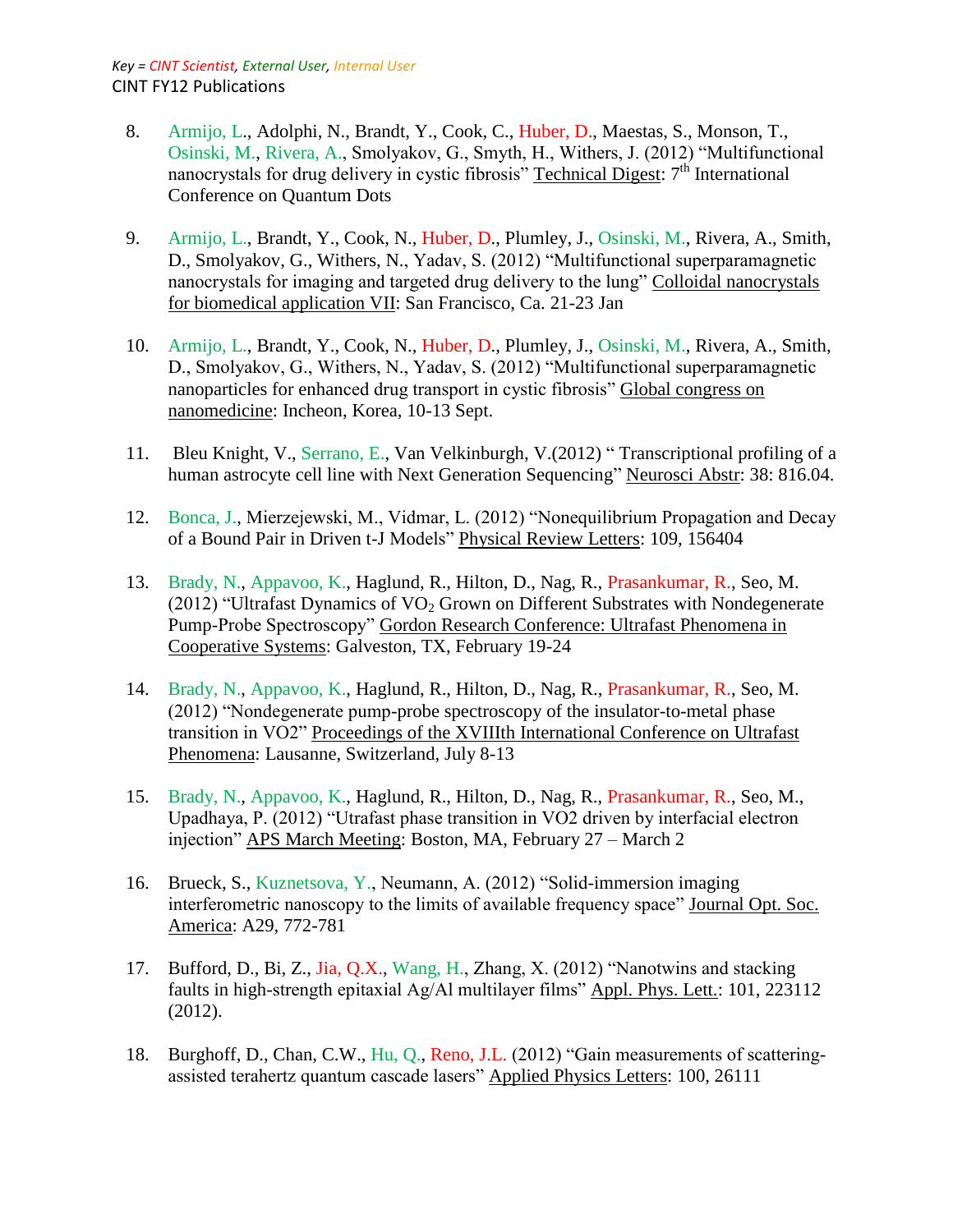- 19. Butler, K.S., Adolphi, N.L., Belfon, R., Bryant, H.C., Fegan, D.L., Flynn, E.R., Hathaway, H.J., Huber, D.L., Larson, R.S., Lovato, D.M, Monson, T.C., Tessier, T.E. (2012) "Development of antibody-tagged nanoparticles for detection of transplant rejection using biomagnetic sensors" Cell Transplantation
- 20. Cao, W., Al-Naib, I. A., He, M., Singh, R., Taylor, A. J., Zhang, W. (2012) "Low-loss ultra-high-*Q* dark mode plasmonic Fano metamaterials" Optics Letters: 37, 3366-3368
- 21. Carpenter, J., Anderson, P., Misra, A. (2012) "Achieving maximum hardness in semicohrent multilayer thin films with unequal layer thickness," Acta Mater: 60: 2625
- 22. Carpenter, J., Anderson, P., Misra, A., Uchic, M. (2012) "Strain rate sensitivity and activation volume of Cu/Ni metallic multilayer thin films measured via micropillar compression" Applied Physics Letters: 101
- 23. Cellek, O.O., Kim, H.S., Reno, J.L., Zhang, Y.H. (2012) "NIR/LWIR dual-band infrared photodetectors with optical addressing" Proc. SPIE: 8353, 8353E
- 24. Cellek, O.O., Reno, J.L., Zhang, Y.H. (2012) "Optically addressed near and long-wave infrared multiband photodetectors" Appl. Phys. Lett.: 100, 241103
- 25. Chen, L., Gianola, D., Richter, G., Sullivan, J. (2012) "Lattice anharmonicity in defectfree Pd nanowhiskers" Physical Review Letters: 109, 125503
- 26. Crochet, J.J., Cognet, L., Doorn, S.K., Duque, J.G., Lounis, B., Werner, J.H. (2012) "Disorder limited exciton transport in colloidal single-wall carbon nanotubes" Nano Letters: 12, 5091
- 27. Dayeh, S., Dai, X., Huang, J., Liu, X., Picraux, S.T., Soci, C. (2012) "Rocking Chair Defect Multiplication in Nanowire Growth" Appl. Phys. Lett.: 101, 053121
- 28. Duque, J.G., Chen, H., Doorn, S.K., Shreve, A.P., Swan, A.K., Telg, H., Tu, X., Zheng, M. (2012) "Quantum interference between the third and fourth excitonic states in semiconducting carbon nanotubes" Phys. Rev. Lett.: 108, 117404
- 29. Duzik, A., Lang, J., Laukkanen, P., Millunchick, J., Punkkinen, M., Thomas, J. (2012) "Surface structure of bismuth terminated GaAs surfaces grown with molecular beam epitaxy" Surface Science: Vol. 606, 15-16, 1203-1207
- 30. Fernandez-Alberti, S., Kleiman, V., Nelson, T., Roitberg, A., Tretiak, S. (2012) "Shishiodoshi unidirectional energy transfer mechanism in phenylene ethynylene dendrimers" J. Chem. Phys.: 137, 22A526
- 31. Fernandez-Alberti, S., Nelson, T., Roitberg, A., Tretiak, S. (2012) "Identification of unavoided crossings in nonadiabatic photoexcited dynamics involving multiple electronic states in polyatomic conjugated molecules" J. Chem. Phys.: 37 (1), 014512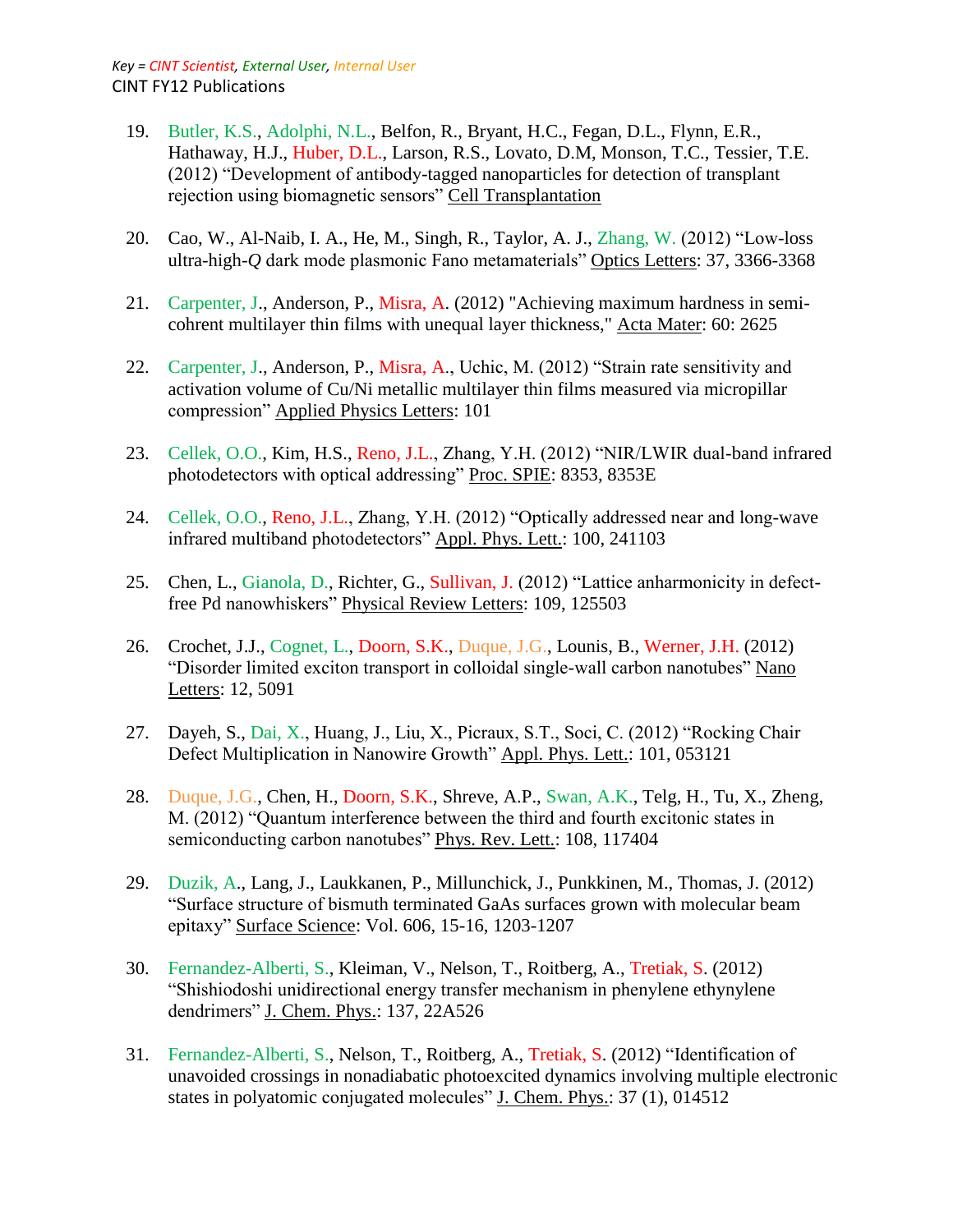- 32. Fischer, S.A., Crotty, A.M., Ivanov, S., Kilina, S.V., Tretiak, S. (2012) "Passivating ligand and solvent contributions to the electronic properties of semiconductor nanocrystals" Nanoscale: 4, 3
- 33. Fishman, R., Brown, G., Haraldsen, J. (2012) "Monte Carlo and variational calculations of the magnetic phase diagram of CuFeO2" Physical Review B: 85, 020405
- 34. Fishman, R., Furukawa, N., Haraldsen, J., Matsuda, M., Miyahara, S. (2012) "Identifying the spectroscopic modes of multiferroic BiFeO3" Physical Review: 86, 220402
- 35. Fraboni, B., Bonfiglio, Y., Cavallinia, A., Cosseddu, P., Milita, S., Nastasi, M., Scida, A., Wang, Y. (2012) "Photocurrent spectroscopy of ion-implanted organic thin film transistors" Synthetic Metals: 161, 2585
- 36. Frischknecht, A.L., Mackay, M.E., Padmanabhan, V. (2012) "Surface-induced phase behavior of polymer/nanoparticle blends with attractions" J. Chem. Phys.: 136, 164904
- 37. Furmanchuk, A., Kilina, S., Leszczynski, J., Tretiak, S. (2012) "Morphology and Optical Response of Carbon Nanotubes Functionalized by Conjugated Polymers" Journal of Physical Chemistry C: 116, 12, 6831-6840
- 38. Galland, C., Ghosh, Y., Hollingsworth, J.A., Htoon, H., Klimov, V.I., Steinbruck, A. (2012) "Lifetime blinking in nonblinking nanocrystal quantum dots" Nature Communications: 3, 908
- 39. Golez, D., Bonca, J., Vidmar, L. (2012) " Dissociation of a Hubbard-Holstein bipolaron driven away from equilibrium by a constant electric field" Phys. Rev. B: 85, 14
- 40. Golez, D., Bonca, J., Trugman, S.A., Vidmar, L. (2012) "Relaxation dynamics of the Holstein polaron" Phyical Review Letters: 109, 236402
- 41. Gu, J., Azad, A., Chen, H.-T., Han, J., Liu, X., Ma, Y., Maier, S. A., Singh, R., Taylor, A. J., Tian, Z., Zhang, S., Zhang, W., Zhang, X. (2012) "Active control of electromagnetically induced transparency analogue in terahertz metamaterials" Nature Communications: 3, 1151
- 42. Gu, J., Singh, R., Azad, A. K., Han, J., O'Hara, J. F., Taylor, A. J., Zhang, W. (2012) "An active hybrid plasmonic metamaterial" Optical Materials Express: 2, 31-37
- 43. Hagmann, M.J., Nahata, A., Pandey, S., Taylor, A.J., Yarotski, D.A. (2012) "Microwave frequency comb attributed to the formation of dipoles at the surface of a semiconductor by a mode-locked ultrafast layer" Applied Physics Letters: 101,231102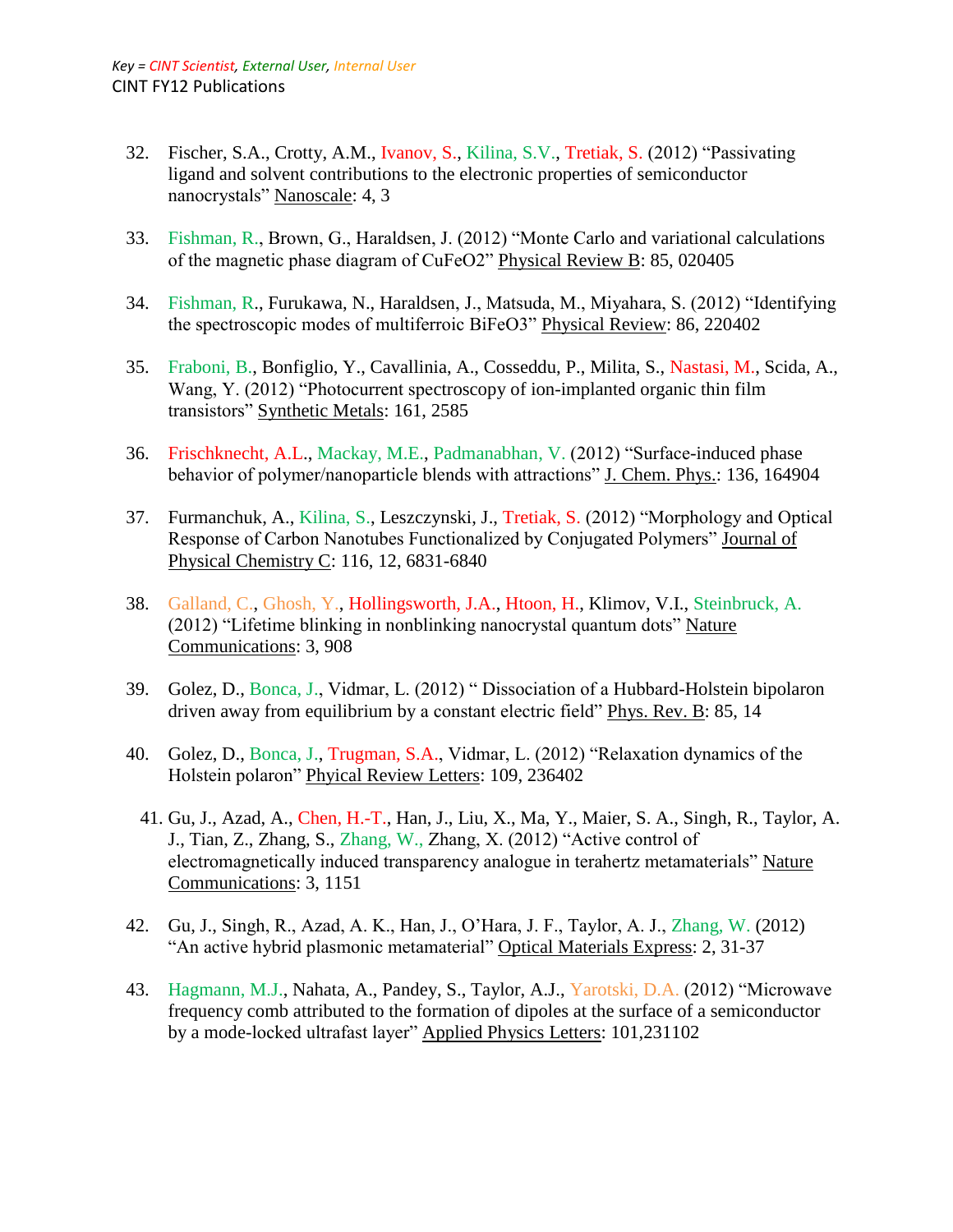- 44. Hagmann, M.J., Taylor, A.J., Yarotski, D.A. (2012) "Observation of 200<sup>th</sup> harmonic fractional linewidth of 10^-10 in a microwave frequency comb generated in a tunneling junction" Applied Physics Letters: 101, 241102
- 45. Han, J., Bird, J., Buchholz, S., Fischer, S., Kunze, U., Reuter, D., Wieck, A. (2012) "Many-body enhanced nonlinear conductance resonance in quantum channels" Physical Review B: 84, 193302
- 46. Hao, L., Chernyak, V.Y., Tretiak, S. (2012) "Natural Atomic Orbital Representation for Optical Spectra Calculations in the Exciton Scattering Approach" Journal of Physical Chemistry Letters: 3, 24, p. 3734-3739
- 47. Haraldsen, J., Brown, G., Fishman, R. (2012) "Spin-wave dynamics for the highmagnetic-field phases of the frustrated CuFeO2 antiferromagnet: Predictions for inelastic neutron scattering" Phyical Review B: 86, 024412
- 48. Haroz, E.H., Arepalli, S., Doorn, S.K., Duque, J.G., Hauge, R.H., Kono, J., Lu, B.Y., Nikolaev, P. (2012) "Unique origin of colors of armchair carbon nanotubes" J. Am. Chem. Soc.: 134, 4461
- 49. Hore, M., Composto, R., Frischknecht, A. (2012) "Nanorod assemblies in polymer films and their dispersion-dependent optical properties" ACS Macro Lett.: 1, 115
- 50. Iza, D.C., Jia, Q., MacManus-Driscoll, J., Munoz-Rojas, D., Swartzentruber, B. (2012) "Tuning of defects in ZnO nanorod arrays used in bulk heterojunction solar cells" Nanoscale Research Letters: 7, 655
- 51. Jock, R., Carroll, M., Childs, K., Eng, K., He, J., Lilly, M., Lyon, S., Shankar, A., Tracy, L., Tyryshkin, A. (2012) "Probing band-tail states in silicon metal-oxide-semiconductor heterostructures with electron spin resonance" Applied Phy. Lett.: 100, 023503
- 52. Kar, A., Li, Q., Luk, T., Prasankumar, R., Seo, M., Upadhya, P., Wang, G., Wright, J. (2012) "The influence of radial heterostructuring on carrier dynamics an GaN nanowires" Applied Phys. Lett: 101, 143104
- 53. Karki, K., Cho, J., Cumings, J., Epstein, E., Jia, Z., Li, T., Picraux, S., Wang, C. (2012) "Lithium-assisted electrochemical welding in silicon nanowire battery electrodes" Nano Lett.: 12, 3, pp. 1392-1397
- 54. Karki, K., Cho, J., Chuanfu, S., Cumings, J., Epstein, E., Picraux, S., Wang, C., Wang, Y. (2012) "In-situ TEM studies of silicon nanostructures for Li-Ion batteries" The Electrochemical Society Meeting: Honolulu, Hawaii
- 55. Kao, T.Y., Hu, Q., Reno, J. (2012) "Perfectly Phase-matched Third-order DFB Terahertz Quantum-Cascade Lasers" Optics Letters: 37, 2070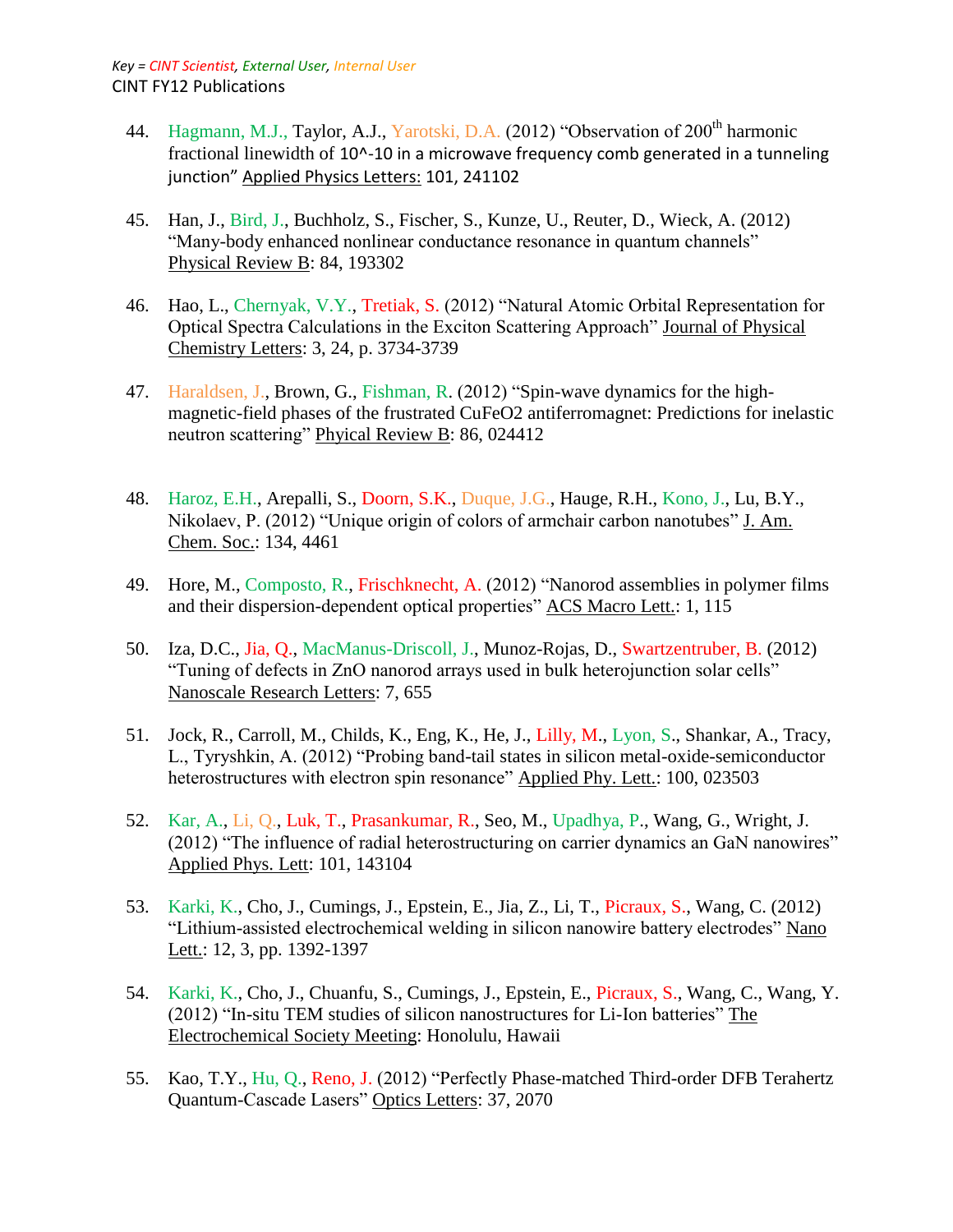- 56. Kilina, S., Ramirez, J., Tretiak, S. (2012) "Brightening of the Lowest Exciton in Carbon Nanotubes via Chemical Functionalization" Nano Letters: 12, 5, 2306-2312
- 57. Kilina, S., Ivanov, S., Prezhdo, O.V., Tretiak, S., Velizhanin, K.A. (2012) "Surface Ligands Increase Photoexcitation Relaxation Rates in CdSe Quantum Dots" ACS Nano: 6, 7
- 58. Klimov, V., Galland, C., Ghosh, Y., Hollingsworth, J., Htoon, H., Steinbruck, A. (2012) "Lifetime Blinking in Non Blinking Quantum Dots" Bulletin of the American Physical Society: 57
- 59. Kocharian, A., Fang, K., Fernando, J. (2012) "Exact quantum critical points and phase separation instabilities in Betts Hubbard nanoclusters" Mag. Mag. Mat.: 324, 3427
- 60. Kumar, S. (2012) "Operation of terahertz quantum cascade lasers above 160K covering a frequency range of 1.8 Thz-4.3Thz" SPIE Optical Engineering Conference: San Diego, Ca, 12-16 August
- 61. Kumar, S. (2012) "Terahertz quantum-cascade lasers for applications in sensing and imaging" Chemical and Biological Defense 1012 THz Science and Technology Forum organized by the U.S. Defense Threat Reduction Agency (DTRA): Falls Church, Va. 3-4 April
- 62. Laroche, D., Gervais, G., Lilly, M., Reno, J. (2012) "Positive and negative coulomb drag in a 1D quantum ciruit" American Physical Society March Meeting: Boston, USA
- 63. Le, S.T., Dayeh, S.A., Jannaty, P., Luo, X., Perea, D.E., Picraux, S.T., Zaslavsky, A. (2012) "Axial SiGe Heteronanowire Tunneling Field-Effect Transistors" Nano Lett.: 12, 5850
- 64. Lee, A.W.M., Burgoff, D., Hu, Q., Kao, T.Y., Reno, J.L. (2012) "Terahertz Quantum-Cascade Laser Tomography" Optics Letter: 37, 217
- 65. Lee, O, Bi, Z., Chen-Fong, Y., Defay, E., Harrington, S., Jia, Q., Kursumovic, A., MacManus-Driscoll, J., Wang, H. (2012) "Extremely high tenability and low loss in nanoscaffold ferroelectric films" Nanoletters: 12
- 66. Li, Q., Brener, I., Chow, W.W., Lester, L.F., Luk, T.S., Wang, G.T., Wright, J.B. (2012) "Single-mode GaN nanowire lasers" Optics Express: 20, 16
- 67. Li, Y., Antoniou, A. (2012) "Synthesis of transversely isotropic nanoporous platinum" Scripta Materialia: 8, 503-506
- 68. Lin, Q., Baber, S., Bao, Z., Bauer, E., Burrell, A.K., Deng, S.G., Fu, E.G, Hollingsworth, J., Jia, Q.X., Kundu, J., Luo, H.M., McCleskey, T.M., Xu, Y., Yu, L. (2012) "Polymer-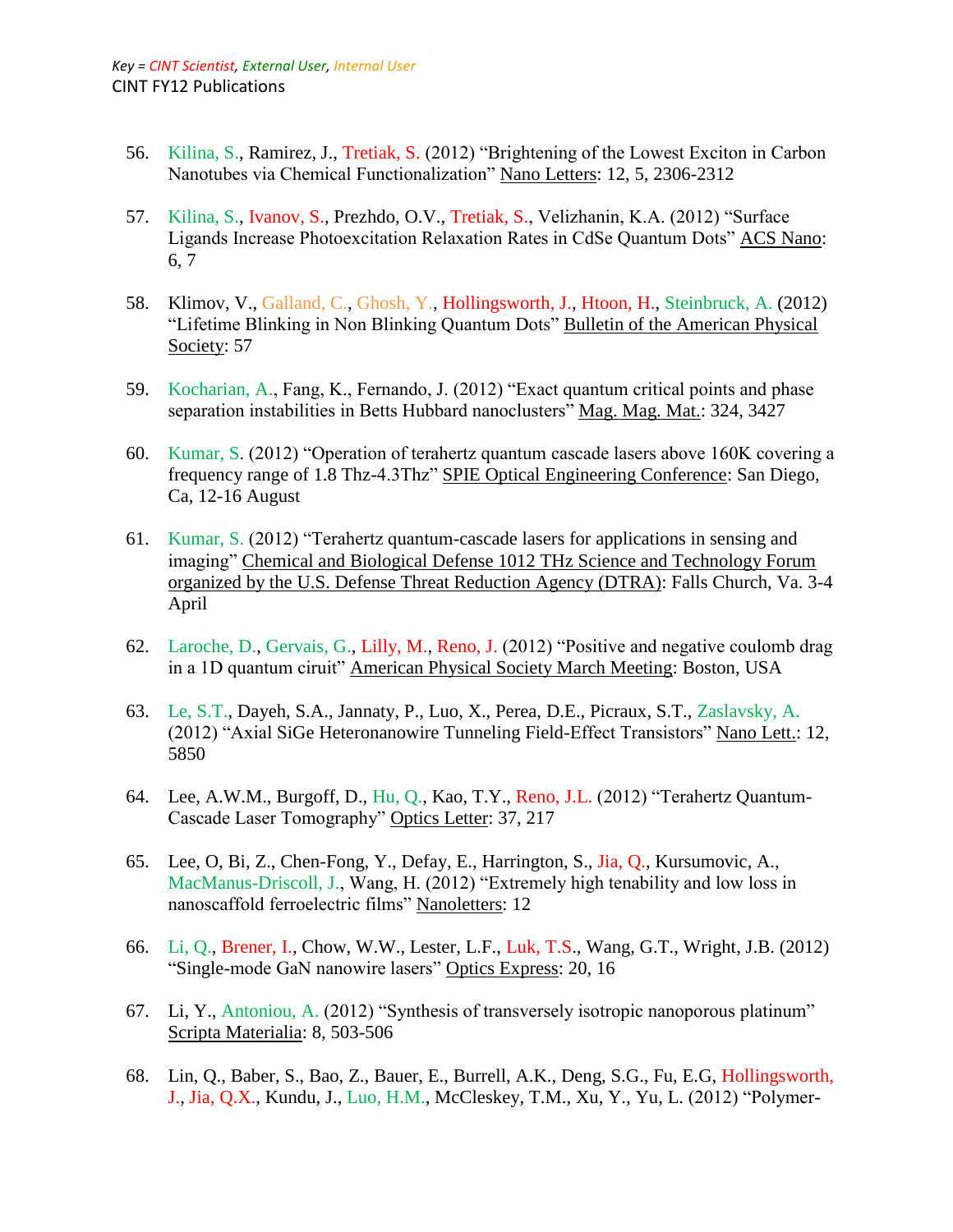assisted chemical solution approach to YVO4:Eu nanoparticle networks" J. Mater. Chem.: 22, 5835

- 69. Liu, R., Antoniou, A. (2012) "A relation between relative density, alloy composition and sample shrinkage for nanporous metal foams" Scripta Materialia: 67, 923
- 70. Liu, X., Davydov, A., Dayeh, S., Fan, F., Huang, J., Huang, S., Huang, X., Krylyuk, S., Li, J., Liu, Y., Mao, S.X., Picraux, S.T., Wang, J., Yang, H., Yoo, J., Zhang, S., Zhu, T. (2012) "In situ atomic scale imaging of electrochemical lithiation of Si" Nature Nanotechnology: 7, 749
- 71. Loftian, S., Chawla, N., Llorca, J., Molina-Aldareguia, J.M., Yazzie, K.E. (2012) "High Temperature Nanoindentation Behavior of Al/SiC Multilayers" Phil. Mag. Lett.: 92, 362- 367
- 72. Loh, O., Divan, R., Espinosa, H.D., Ocola, L.E., Sullivan, J., Wei, X. (2012) "Carbon-Carbon Contacts for Robust Nanoelectromechanical Switches" Advanced Materials: 24, 18
- 73. Loh, O., Divan, R., Espinosa, H., Sullivan, J., Wei, X. (2012) "Carbon-carbon contacts for robust nanoelectromechanical switches" Advanced Materials: vol. 24, no. 18
- 74. Loh, O., Espinosa, H.D. (2012) "Nanoelectromechanical Contact Switches" Nature Nanotechnology: 7, 5, 283-295
- 75. Lu, H., Bonca, J., Matsueda, H., Sota, S., Tohyama, T. (2012) "Enhanced Charge Order in a Photoexcited One-Dimensional Strongly Correlated System" Physical Review Letters: 109, 197401
- 76. Magedov, I.V., Bethke, D., Frolova, L.V., Kalugin, N.G., Ovezmyradov, M., Shaner, E.A. (2012) "Benzyne-functionalized graphene and graphite characterized by Raman spectroscopy and energy dispersive X-ray analysis" Carbon: 54, 192-200
- 77. Maska, M., Bonca, J., Kochetov, E., Mierzejewksi, M., Sushkov, O., Vidmar, L. (2012) " Effective approach to the Nagaoka regime of the two-dimensional t-J model" Phys. Rev. B: 85, 24
- 78. Mierzejewksi, M., Bonca, J., Prelovsek, P., Vidmar, L. (2012) "Nonequilibrium quantum dyanmics of a charge carrier doped into a Mott insulator" Phys. Rev. Lett.: 106, 19
- 79. Mierzejewksi, M., Bonca, J., Prelovsek, P., Vidmar, L. (2012) "Integrable Mott insulators driven by a finite electric field" Phys. Rev. Lett.: 107, 126601-1-126601-4
- 80. Morrissey, F., Dexheimer, S. (2012) "Vibrational spectroscopy of structurally relaxed self-trapped excitons via excited-state resonant impulsive stimulated raman spectroscopy" Journal Phys. Chem. B: 116, 10582-10589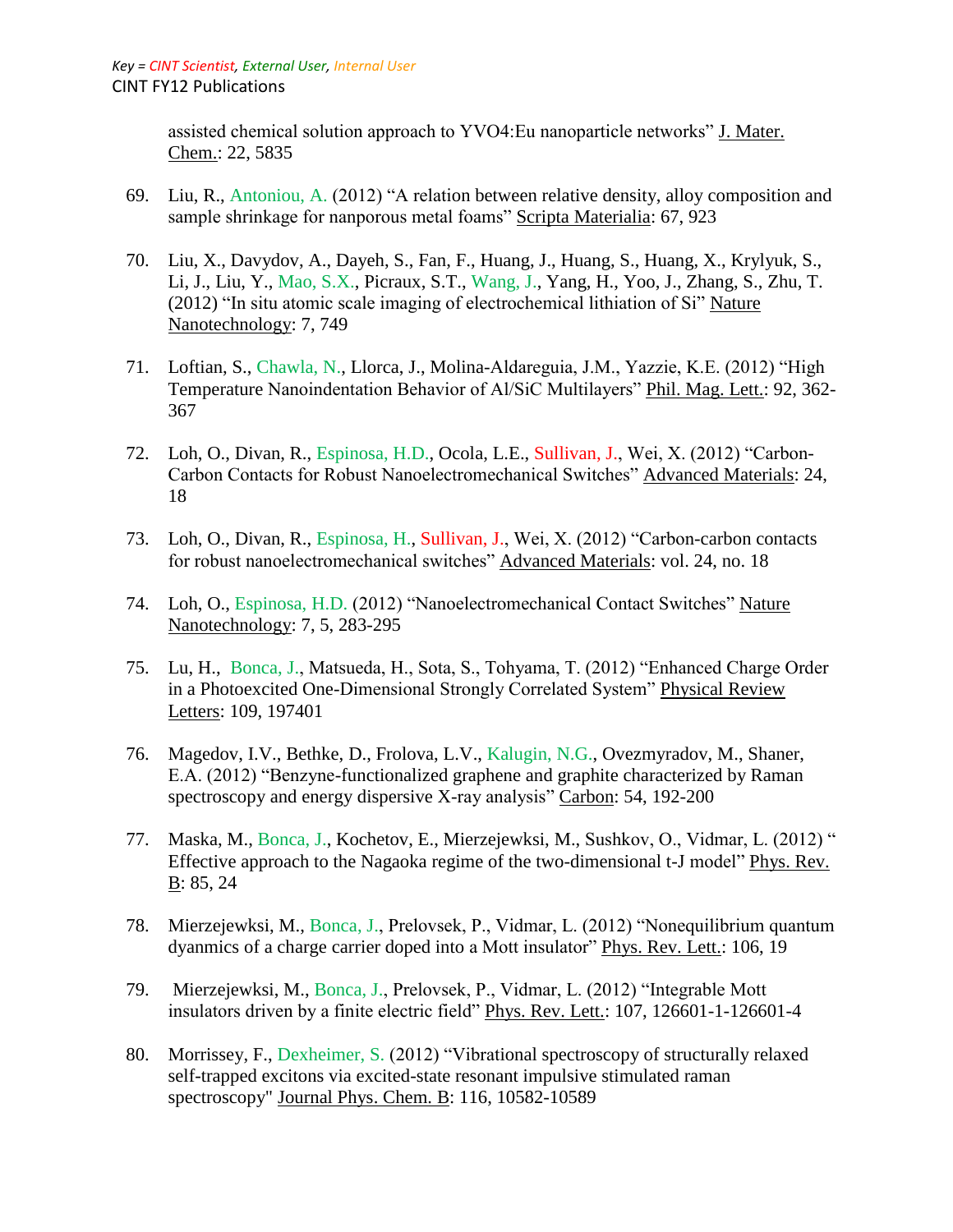- 81. Nagy, A., Doggett, N., Gao, J., Hollingsworth, J.A., Iyer, R., Steinbruck, A. (2012) "Comprehensive analysis of the effects of CdSe quantum dot size, surface charge, and functionalization on primary human lung cells" ACS Nano: 6, 4748-62
- 82. Nelson, T., Chernyak, V., Fernandez-Alberti, S., Roitberg, A., Tretiak, S. (2012) "Analysis of state-specific vibrations coupled to the unidirectional energy transfer in conjugated dendrimers" J. Phys. Chem.: 116 (40), pp. 9802-9810
- 83. Nelson, T., Chernyak, V., Fernandez-Alberti, S., Roitberg, A., Tretiak, S. (2012) *"*Nonadiabatic Excited-State Molecular Dynamics (NA-ESMD). Numerical tests of convergence and parameters*"* J. Chem. Phys.: 136, 054108-054120
- 84. Ou, Y., Sokoloff, J., Stevens, M. (2012) "Comparison of shear behavior between two planar neutral brushes and polyectrolyte brushes through molecular dynamics simulation" Phys. Rev. E: 85, 011801
- 85. Padmanabhan, V., Frischknecht, A.L., Mackay, M.E. (2012) "Effect of Chain Stiffness on Nanoparticle Segregation in Polymer/Nanoparticle Blends Near a Substrate" Macromolecular Theory and Simulations: 21, 98-105
- 86. Price, A., Fredrickson, G., Frischknecht, A., Huber, D., Hur, S. (2012) "Exploring Lateral Microphase Separation in Mixed Polymer Brushes by Experiment and Self-Consistent Field Theory Simulations" Macromolecules: 45, 510
- 87. Qi, J., Jia, Q., Prasankumar, R., Taylor, A., Trugman, S., Wen, X., Yan, L., Zhou, H., Zhu, J. (2012) "Coexistence of coupled magnetic phases in epitaxial TbMnO3 films revealed by ultrafast optical spectroscopy" Appl. Phys. Lett.: 101,122904
- 88. Qu, M., Chen, Y.S., Emilianov, S., Homan, K., Joshi, P., Mallidi, S., Mehrmohammadi, M., Sokolov, K., Truby, R. (2012) "Magneto-photo-acoustic imaging" 1; 2(2) 385-396
- 89. Ren, Y., Cui, M., Gao, J., Hayton, D.J., Hovenier, J.N., Hu, Q., Kao, T.Y., Klapwijk, T.M., Reno, J.L., Shi, S.C. (2012) "Frequency and amplitude stabilized terahertz quantum cascade laser as local oscillator" Applied Physics Letters: 101
- 90. Ren, Y., Cui, M., Gao, J., Hayton, D.J., Hovenier, J.N., Hu, Q., Kao, T.Y., Klapwijk, T.M., Reno, J.L., Shi, S.C. (2012) " Frequency locking of single-mode 3.5 Thz quantum cascade lasers using a gas cell" Applied Physics Letters
- 91. Ren, Y., Cui, M., Gao, J., Hayton, D.J., Hovenier, J.N., Hu, Q., Kao, T.Y., Klapwijk, T.M., Reno, J.L., Shi, S.C. (2012) "Stabilized HEB-QCL heterodyne spectrometer at super-terahertz" Proceedings of SPIE: 8452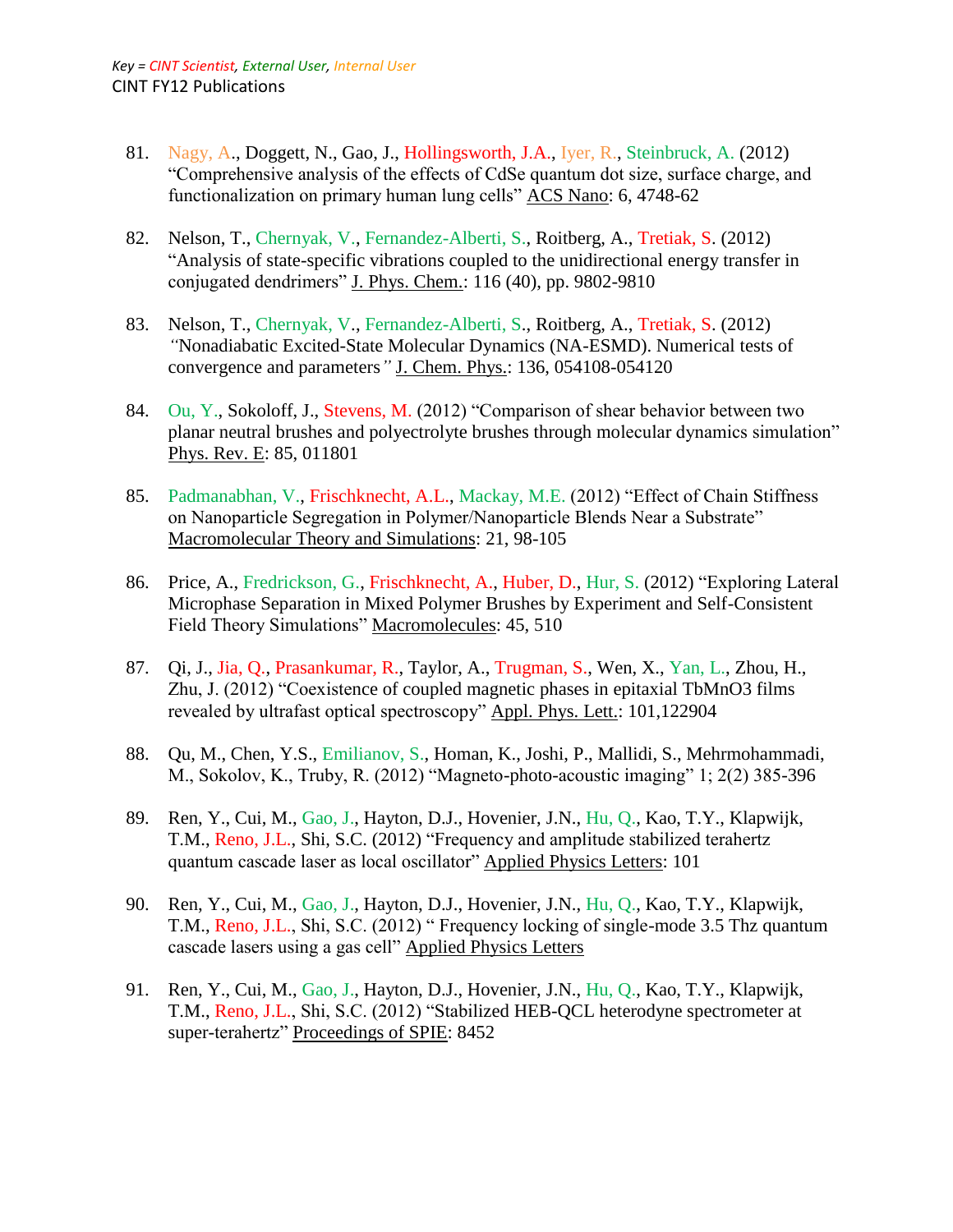- 92. Rivadulla, F., Bauer, E., Bi, Z., Jia, Q., Rivas-Murias, B., Vila-Fungueirino, J. (2012) "Strain-Induced ferromagnetism and magnetoresistance in epitaxial thin films of LaCoO3 prepared by polymer-assisted deposition" Chemistry of Materials: 25, 55-58
- 93. Roy Chowdhury, D., Azad, A. K., Chen, H.-T., Singh, R., Taylor, A. J., Zhang, W., (2012) "Coupling schemes in terahertz planar metamaterials" International Journal of Optics: 2012, 148985
- 94. Ruzmetov, D., Agrawal, A., Baloch, K., Cumings, J., Davydov, A., Haney, P., Huang, J., Karki, K., Krylyuk, S., Lezec, H., Liu, Y., Oleshko, V., Talin, A., Tanase, M. (2012) "Electrolyte stability determines scaling limits for solid-state 3D Li Ion batteries" Nano Lett.: 12 (1), pp. 505-511
- 95. Seo, M., Dayeh, S., Martinez, J., Picraux, S.T., Prasankumar, R.P., Swartzentruber, B., Taylor, A.J., Upadhya, P. (2012) "Understanding ultrafast carrier dynamics in single quasi-one-dimensional Si nanowires" Appl. Phys. Lett.: 100, 071104
- 96. So, W.Y., Chacon-Madrid, K., Hong, J., Kim, J.J., Peteanu, L.A., Sherwood, G.A., Shreve, A.P., Werner, J.H. (2012) "Effects of Solvent Properties on the Spectroscopy and Dynamics of Alkoxy-Substituted PPV Oligomer Aggregates" The Journal of Physical Chemistry B: 116, 10504-10513
- 97. Solovyov, V.F., Haugan, T.J., Jia, Q.X., Li, Q., McManus-Driscoll, J.L., Maiorov, B., Si, W., Specht, E.D., Yang, H. (2012) "Influence of defect-induced biaxial strain on flux pinning in thick YBa2Cu3O7 layers," Phys. Rev. B: 86, 094511
- 98. Song, F., Choi, E.M., Jia, Q.X., Li, Z.S., McManus-Driscoll, J., Monsen, A., Wahlstrom, W., Wells, J.W., Xiong, J. (2012) "Extracting the near surface stoichiometry of BiFe0.5Mn0.5O3 thin films: a finite element maximum entropy approach," Surf. Sci.: 606, 1771-1776
- 99. Stagon, S., Baldwin, J., Huang, H., Misra, A. (2012) "Anomaly of film porosity dependence on deposition rate" Applied Physics Letters: 100, 61601
- 100. Stevens, M., McIntosh, D., Saleh, O. (2012) "Simulations of stretching a strong, flexible polyectrolyte" Macromolecules: 45,5757
- 101. Subramania, G., Fischer, A.J., Luk, T.S. (2012) "Optical properties of metal-dielectric based epsilon near zero metamaterials" Applied Physics Letters: 101, 241107-241104
- 102. Sullivan, J., Hearne, S., Huang, J., Hudak, N., Liu, X., Liu, Y., Shaw, M., Subramanian, A., Zavadil, K. (2012) " In-Situ TEM Investigation of Electrokinetic Nanomanipulation and Nanoengineering of Molecular-to-Nanoscale Constructs" Spring ECS Meeting: Seattle, WA, May 6-10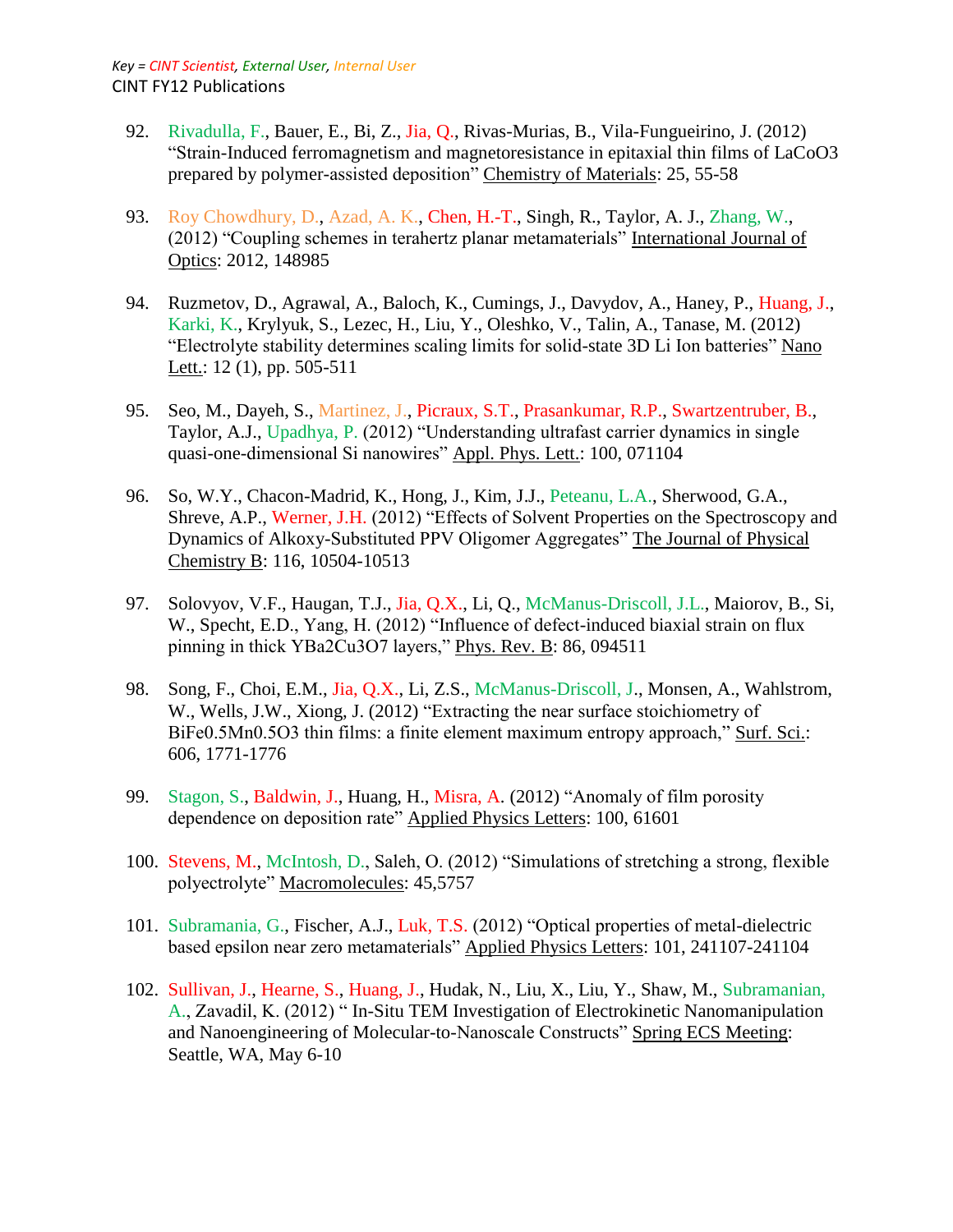- 103. Talbayev, D., Chia, E.M., Taylor, A.J., Trugman, S.A., Zhu, J.X. (2012) "Relaxation of photoinduced quasiparticles in correlated electron metals" IEEE Journal of Selected Topics in Quantum Electronics: 18, 340
- 104. Tang, W., Dayeh, S., Huang, J., Picraux, S.T., Tu, K. (2012) "Ultrashort Channel Silicon Nanowire Transistors with Nickel Silicide Source/Drain Contacts" Nano Lett.: 12, 3979
- 105. Taylor, R.M., Esch, V., Huber, D.L., Monson, T.C., Sillerud, L.O. (2012) "Structural and magnetic characterization of superparamagnetic iron platinum nanoparticle contrast agents for magnetic resonance imaging" Journal of Vacuum Science & Technology: 30(2)
- 106. Tian, Y., Beavers, C., Busani, T., Jacobsen, J.L., Martin, K.E., Medforth, C.J., Mercado, B., Shelnutt, J.A., Swartzentruber, B.S., van Swol, F. (2012) "Binary Ionic Porphyrin Nanosheets: Electronic and Light-harvesting Properties Regulated by Crystal Structure" Nanoscale: 4, 1695-1700
- 107. Tian, Y., Busani, T., Martin, K.E., Medforth, C.J., Montano, G.A., Shelnutt, J.A., Uyeda, G.H., van Swol, F. (2012) "Hierarchical Cooperative Binary Porphyrin Nanocomposites" Chem. Commun.: 48, 4863-4865
- 108. Tian, Z., Hinkey, R., Jiang, Y., Johnson, M., Li, L., Mishima, T., Santos, M., Yang, R., Yin, Z. (2012) "InAs-based mid-infrared interband cascade lasers near 5.3 um" IEEE Journal of Quantum Electronics: 48, 7
- 109. Van Swol, F., Challa, S., Shelnutt, J. (2012) "A thermodynamic perspective of the metastability of holey sheets: The role of curvature" PCCP: 14, 13309-13318
- 110. Verma, A., Ghosh, Y., Hollingsworth, J.A., Htoon, H., Malko, A., Sampat, S. (2012) "Pump Wavelength Dependent Time Correlated Photoluminescence Spectroscopy of Giant Quantum Dots" Bulletin of the American Physical Society: 57
- 111. Vidmar, L., Bonca, J. (2012) " Real-time current of a charge carrier in a strongly correlated system coupled to phonons, driven by a uniform electric field" Journal of Supercond.: 25, 5, 1255-1258
- 112. Vidmar, L., Bonca, J., Maekawa, S., Tohyama, T. (2012) Quantum dynamics of a driven correlated system coupled to phonons" Phys. Rev. Letters: 107, 24
- 113. Vidmar, Bonca, J., Mierzejewski, M., Prelovsek, P., Trugman, S. (2012) "Nonequilibrium dynamics of the Holstein polaron driven by an external electricfield" Phys. Rev. B.: 83, 13
- 114. Woong, Y., Chacon-Madrid, K., Hong, J., Kim, J., Peteanu, L., Sherwood, G., Shreve, A., Werner, J., Wildeman, J. (2012) "Effects of solvent properties on the spectroscopy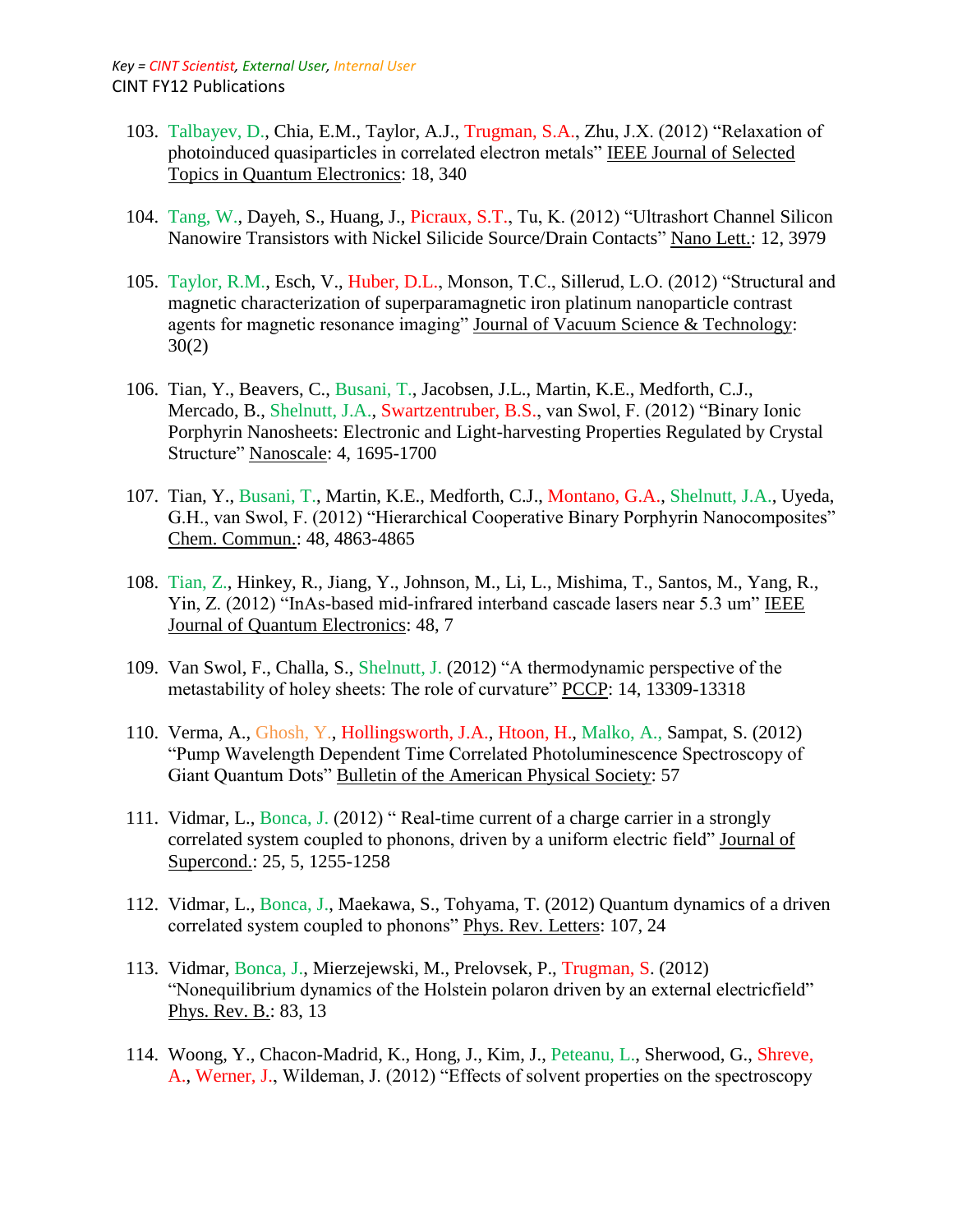and dynamics of alkoxy-substituted PPV oligomer aggregates" Journal of Physical Chemistry B: 10.1021

- 115. Xu, H., Balakrishnan, G., Brener, I., Cross, K., Figiel, J., Hurtado, A., Lester, L, Li, Q., Luk, T., Wang, G., Wright, J. (2012) "Gold substrate-induced single-mode lasing of GaN nanowires" Applied Physics Letters: 10.1063
- 116. Xu, H., Balakrishnan, G., Brener, I., Cross, K., Figiel, J.J., Hurtado, A., Lester, L.F., Li, Q., Luk, T.S., Wright, J.B. (2012) "Single-mode lasing of GaN nanowire-pairs" Applied Physics Letters: 101, 11
- 117. Yan, L., Civale, L., Haberkorn, N., Jia, Q.X., Li, J., Viehland, D., Wang, Z., Yao, J., Zhang, S., Zhou, M.J. (2012) "Magnetoelectric properties of flexible BiFeO3/Ni tapes," Appl. Phys. Lett.: 101, 012908
- 118. Yang, H., Chen, L., Fan, F., Huang, J., Huang, S., Liang, W., Li, J., Liu, X., Zhang, S., Zhu, T. (2012) "Orientation-dependent interfacial mobility governs the anisotropic swelling in lithiated silicon nanowires" Nano Letters: pp. 1953-1958
- 119. Yang, L., Koralek, J.D., Lilly, M.P., Orenstein, J., Reno, J.L., Tibbetts, D.R. (2012) "Coherent propagation of spin helices in a quantum-well confined electron gas" Phys. Rev. Letters: 109, 246603
- 120. Yang, L., Koralek, J.D., Lilly, M.P., Orenstein, J., Reno, J.L., Tibbetts, D.R. (2012) "Doppler velocimetry of spin propagation in a two-dimensional electron gas" Nature Phys.: 8, 153
- 121. Yoon, Y., Aoki, N., Bird, J., Fransson, J., Kang, M., Morimoto, T., Mourokh, L., Ochiai, Y., Reno, J. (2012) "Coupling quantum states througha continuum: a mesoscopic multistate fano resonance" Physical Review: 2, 021003
- 122. Zhang, S.X., Jia, Q.X., Picraux, S.T., Prasankumar, R., Qi, J., Wang, Y.Q., Yan, L., Zhuo, M. (2012) "Epitaxial thin films of topological insulator Bi2Te3 with twodimensional weak anti-localization effect grown by pulsed laser deposition," Thin Solid Films: 520, 6459-6462
- 123. Zhang, S.X., Bi, Z.X., Jia, Q.X., Li, Y., McDonald, R.D., Picraux, S., Shekhter, A., (2012) "Magneto-resistance up to 60 Tesla in topological insulator Bi2Te3 thin films," Appl. Phys. Lett.: 101, 202403
- 124. Zhang, Y.Y., Bauer, E., Burrell, A.K., Gofryk, K., Haberkorn, N., Jia, Q.X., Mara, N.A., McCleskey, T.M., Ronning, F., Wang, H., Zou, G. (2012) "Aligned carbon nanotubes sandwiched in epitaxial NbC film for enhanced superconductivity" Nanoscale: 4, 2268- 2271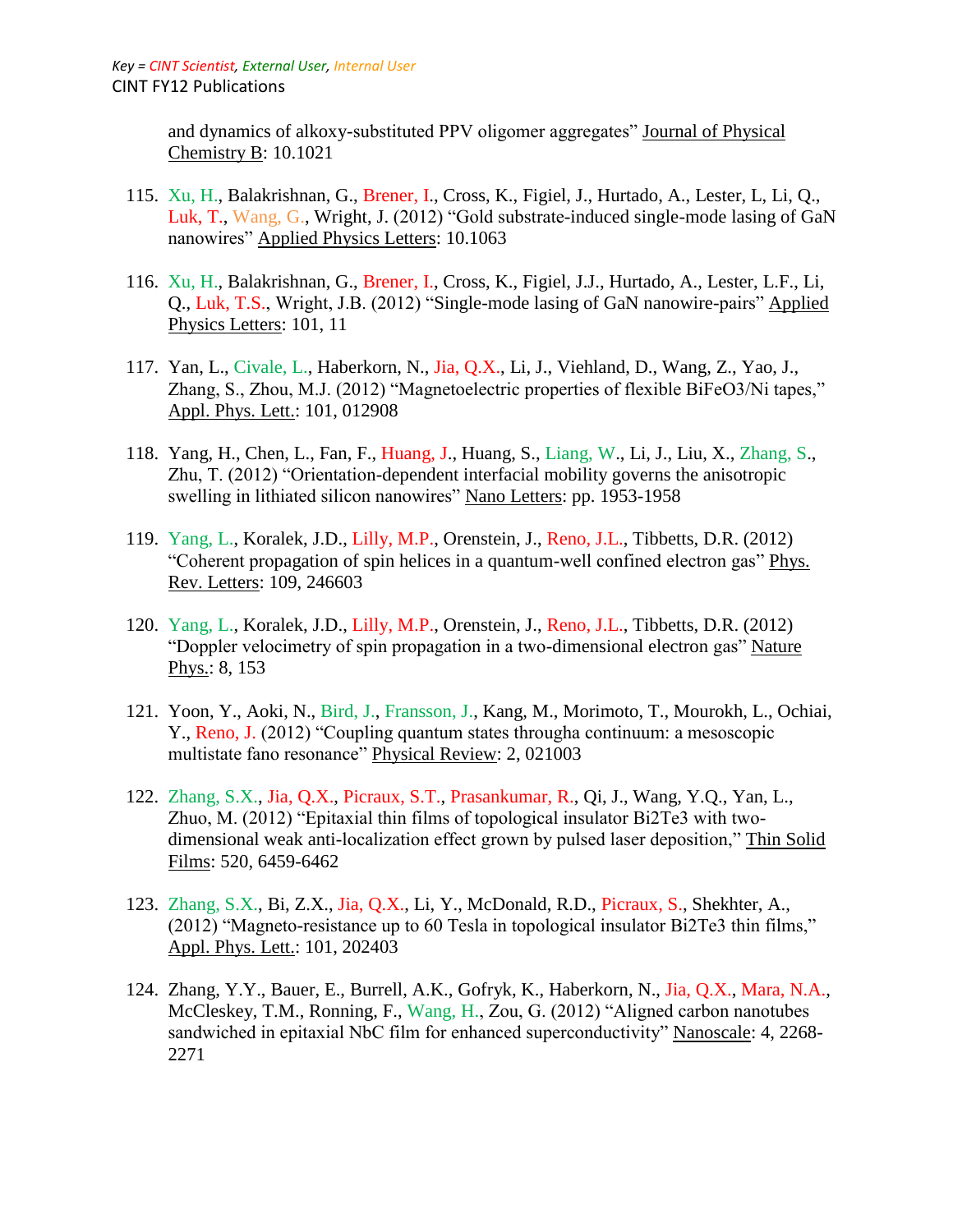125. Zheng, H., Huang, J., Mao, S., Liu, Y., Wang, J. (2012) "Beam-assisted large elongation of in-situ formed Li2O nanowire" Sci Rep.: 2, 542

### **Internal User:**

- 126. Alexandrov, B.S., Alexandrov, L.B., Bishop, A.R., Booshehri, L., Chen, H.T., Erat, A., Martinez, J.S., Mielke, C.H., Phipps, M.L., Rasmussen, K.O., Rodriguez, G., Usheva, A., Zabolotny, J. (2012) "Specificity and heterogeneity of terahertz radiation effect on gene expression in mouse mesenchymal stem cells" Sci Rep.: 3, 1184
- 127. Bulaevskii, L., Graf, M., Kogan, V. (2012) "Comment on ,Äö√Ñ√¥Vortex-assisted photon counts and their magnetic field dependence in single-photon superconducting detectors,Äö√Ñ√¥" Physical Review B: 83, 14
- 128. Bulaevskii, L., Graf, M., Kogan, V. (2012) "Vortex assisted photon counts and their magnetic field dependence in single-photon superconducting detectors" Physical Review B: 85, 1
- 129. Beyerlein, I.J., Carpenter, J.S., Han, W.Z., Kang, K., Mara, N.A., Nizolek, T., Pollock, T.M., Wang, J., Zhang, R.F., Zheng, S.J. (2012) "Structure-Property-Functionality of Bimetal Interfaces" JOM: 64, 10
- 130. Carpenter, J.S., Beyerlein, I.J., Mara, N.A., Vogel, S.C., Zhang, R.F., Zheng, S.J. (2012) "Thermal stability of Cu-Nb nanolamellar composites fabricated via accumulative roll bonding" Philosophical Magazine: 1-18
- 131. Cheng, G., Brown, P., Browning, J., Datta, S., Dubey, M., Esker, A., Halbert, C., Huber, D., Hutcheson, S., Jabling, M., Liu, Z., Kent, M., Majewski, J., Murton, J., Sale, K., Simmons, B., Wang, C., Watson, B., Zhang, H. (2012) "Interactions of endoglucanases with amorphous cellulose films resolved by neutron reflectometry and quartz crystal microbalance with dissipation monitoring" Langmuir: 28, 8348-8358
- 132. Cho, J., Li, X., Picraux, S.T. (2012) "The effect of metal silicide formation on silicon nanowire-based lithium-ion battery anode capacity" J. Power Sources: 205, 467-473
- 133. Crochet, J.J., Doorn, S.K., Duque, J.G., Werner, J.H. (2012) "Photoluminescence imaging of localized and delocalized electronic defects in single-wall carbon nanotubes" Nature Nanotech: 7, 126
- 134. Dalvit, D.A.R., O'Hara, J., Trugman, S.A. (2012) "Modal analysis method to describe weak nonlinear effects in metamaterials" Phys. Rev. B: 85, 125107
- 135. Dani, K., Ajayan, P., Dattelbuam, A., Galande, C., Htoon, H., Lee, J., Mohite, A., Prasankumar, R., Sharma, R., Taylor, A. (2012) "Intraband conductivity response in graphene observed using ultrafast infrared-pump visible-probe spectroscopy" Phys. Rev. B: 86, 125403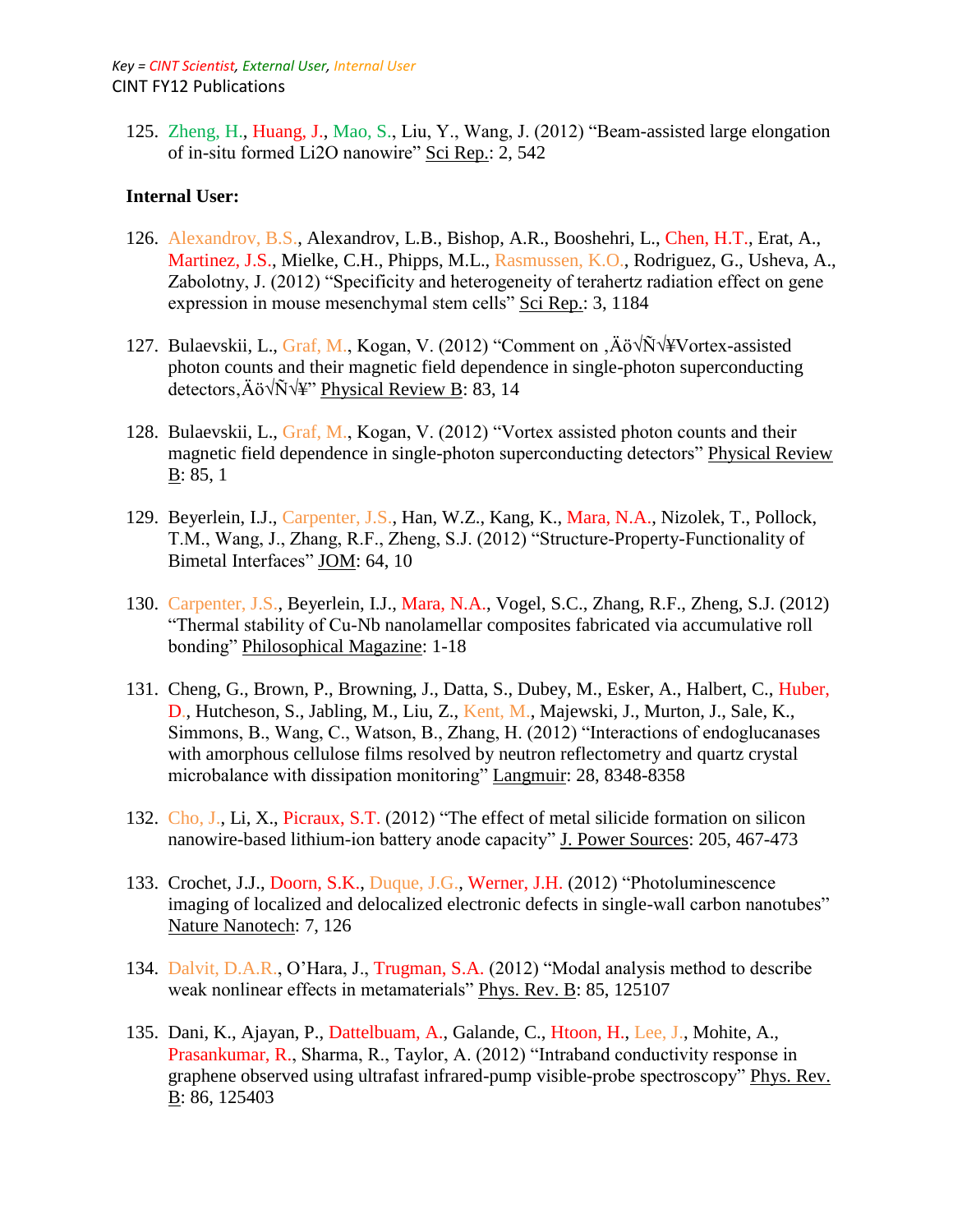- 136. Dani, K.M., Ajayan, P.M., Dattelbaum, A.M., Galande, C.M., Htoon, H., Lee, J., Mohite, A.D., Prasankumar, R.P., Sharmam R., Taylor, A.J. (2012) "Relativistic Drude Response of Photoexcited Dirac Quasiparticles in Graphene" Phys. Rev. B: 86, 125403
- 137. Dennis, A.M., Hollingsworth, J.A., Htoon, H., Mangum, B.D., Park, Y.S., Piryatinski, A. (2012) "Bandgap Engineering of InP QDs through Shell Thickness and Composition" Los Alamos National Laboratory
- 138. Dennis, A., Casson, J.L., Hannah, D., Hollingsworth, J.A., Htoon, H., Mangum, B.D., Park, Y.S., Piryatinski, A., Schallert, R., Williams, D.J. (2012) "Suppressed Blinking and Auger Recombination in Near-Infrared Type-II InP/CdS Nanocrystal Quantum Dots" Nano Lett.: 10.1021
- 139. Dennis, A., Hollingsworth, J.A., Htoon, H., Mangum, B., Park, Y. (2012) "Synthesis of Novel Non-Blinking Semiconductor Nanocrystal Quantum Dots Emitting in the Near-Infrared" ACS Spring
- 140. Fu, E., Caro, A., Caro, M., Nastasi, M., Wang, Y. (2012): "Irradiation response and stability of nanoporous materials" 18<sup>th</sup> International Conference on Ion Beam Modification of Materials: Qingdao, China, September 2-7
- 141. Fu, E., Baldwin, J., Bringa, E., Caro, A., Caro, M., Nastasi, M., Wang, Y., Zepeda-Ruiz, A. (2012) "Nanofoams response to radiation damage" CAARI 22<sup>nd</sup> Int. Conf. on the application of accelerators in np-Au foams: September 2012
- 142. Fu, E., Baldwin, J., Bringa, E., Caro, A., Caro, M., Nastasi, M., Wang, Y., Zepeda-Ruiz, L. (2012) "Temperature dependent radiation response of nanoporous (np) Au foams" Computer simulation of Radiation Effects in Solids: June 24-29 2012, Santa Fe, NM (poster)
- 143. Ghosh, Y., Casson, J.L., Hollingsworth, J.A., Htoon, H., Mangum, B.D., Williams, D.J. (2012) "New Insights into the Complexities of Shell Growth and the Strong Influence of Particle Volume in Nonblinking "Giant" Core/Shell Nanocrystal Quantum Dots" J. Am Chem. Soc.: 134 (23)
- 144. Gilbertson, S., Dakvoski, G., Dani, K.M., Dattelbaum, A.M., Durakiewicz, T., Mohite, A.D., Rodriguez, G., Zhu, J.X. (2012) "Tracing ultrafast separation and coalescence of carriers in graphene with time-resolved photoemission" J. Phys. Chem: 3, 64-68
- 145. Gilbertson, S., Dattelbaum, A.M., Durakiewicz, T., Mohite, A.D., Rodriguez, G., Zhu, J.X. (2012) "Direct measurement of Quasiparticle Lifetimes in Graphene" J. Vac. Sci. Technology B: 30, 03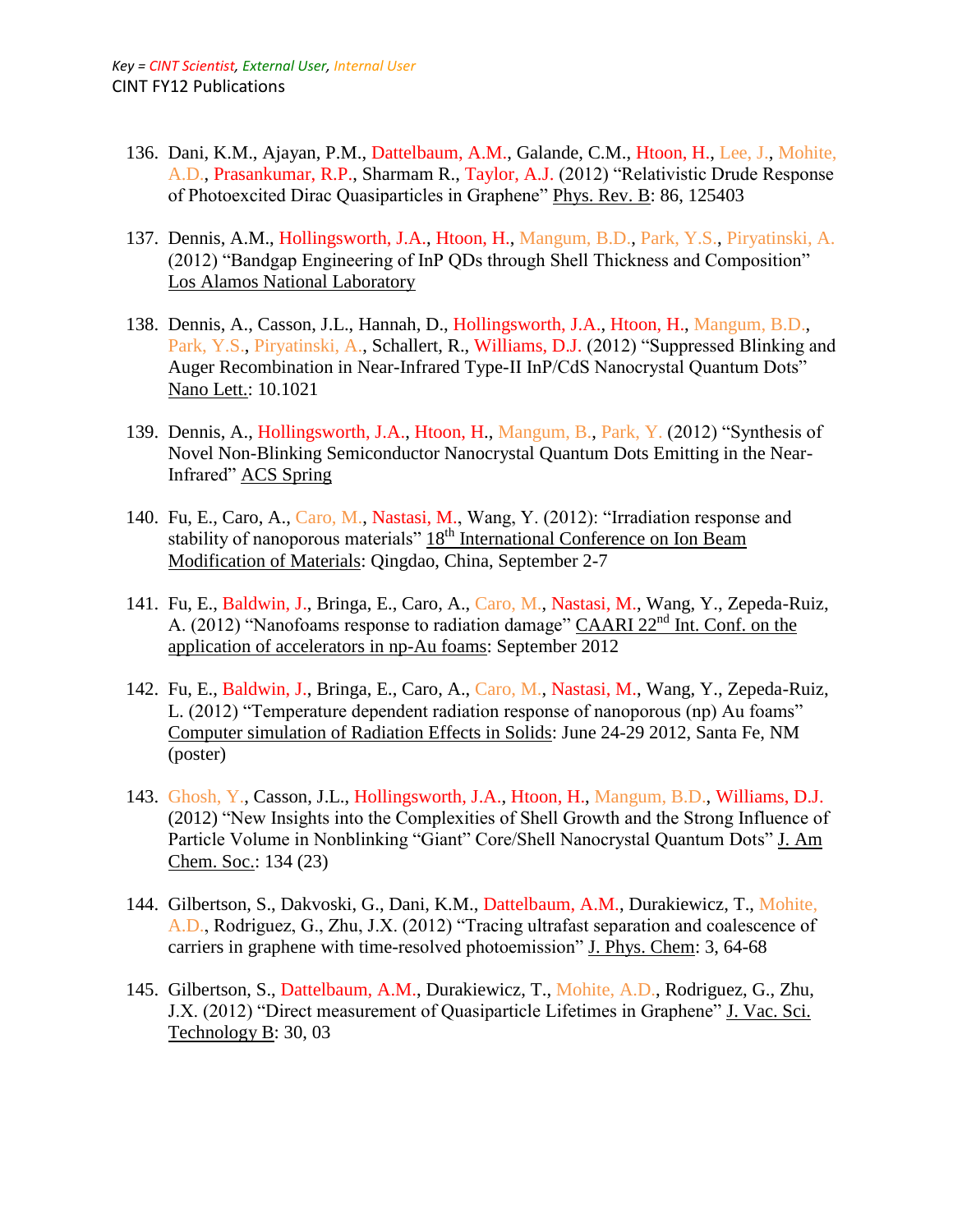- 146. Ginn, J.C., Basilio, L.I., Brener, I., Clem, P.G., Hines, P.F., Ihlefeld, J.F., Peters, D.W., Stevens, J.O., Warne, L.K., Wendt, J.R. (2012) "Realizing Optical Magnetism from Dielectric Metamaterials" Physical Review Letters: 108, 9
- 147. Goel, S., Ivanov, S., Piryatinski, A., Tretiak, S., Velizhanin, K.A. (2012) "Ligand Effects on Optical Properties of Small Gold Clusters: A TDDFT Study" The Journal of Physical Chemistry C: 116, 5
- 148. Han, J.J., Shreve, A.P., Werner, J.H. (2012) "Super-Resolution Optical Microscopy" Characterization of Materials: Vol. 2
- 149. Han, J.J., Bradbury, A., Kiss, C., Werner, J.H. (2012) "Time-Resolved, Confocal Single Molecule Tracking of Individual Organic Dyes and Fluorescent Proteins in Three Dimensions" ACS Nano: 6 (10), 8922-8932
- 150. Haraldsen, J., Balatsky, A., Wolfle, P. (2012) "Understanding the electric-field enhancement of the superconducting transition temperature for complex oxide interfaces" Physical Review B: 85, 134501
- 151. Hollis, K., Dickerson, P., Field, R., Mara, N.A., Wynn, T. (2012) "Bond Strength Characterization of Plasma Sprayed Zirconium on Uranium Alloy by Microcantilever Testing" Thermal Spray: Proceedings of the International Thermal Spray Conference, p. 70-75
- 152. Hopkins, P.E., Baraket, M., Barnat, E.V., Beechem, T.E., Kearney, S.P., Duda, J.C., Robinson, J., Walton, S. (2012) "Manipulating thermal conductance at metal-graphene contacts via chemical functionalization" Nano Letters: 12, 590-595
- 153. Hopkins, P.E., Brinker, C.J., Dunphy, D., Kaehr, B., Piekos, E.S. (2012) "Minimum thermal conductivity considerations in aerogel thin films" Journal of Applied Physics: 111, 113532
- 154. Kaehr, B., Awad, Y., Brinker, C.J., Dunphy, D., Kalinich, R.M., Swartzentruber, B.S., Townson, J.L. (2012) "Cellular Complexity Captured in Durable Silica Biocomposites" PNAS
- 155. Kundu, J., Dennis, A.M., Ghosh, Y., Hollingsworth, J.A., Htoon, H. (2012) "Giant Nanocrystal Quantum Dots: Stable Down-Conversion Phosphors that Exploit a Large Stokes Shift and Efficient Shell-to-Core Energy Relaxation" Nano Lett.: 12 (6)
- 156. Lee, J., Jia, Q., Prasankumar, R., Talbayev, D., Taylor, A., Trugman, S., Xiong, J., Yarotski, D., Zhu, J. (2012) "Quasiparticle dynamics in YBCO and YBCO/LSMO measured femtosecond optical spectroscopy" Conference on Lasers and Electro-Optics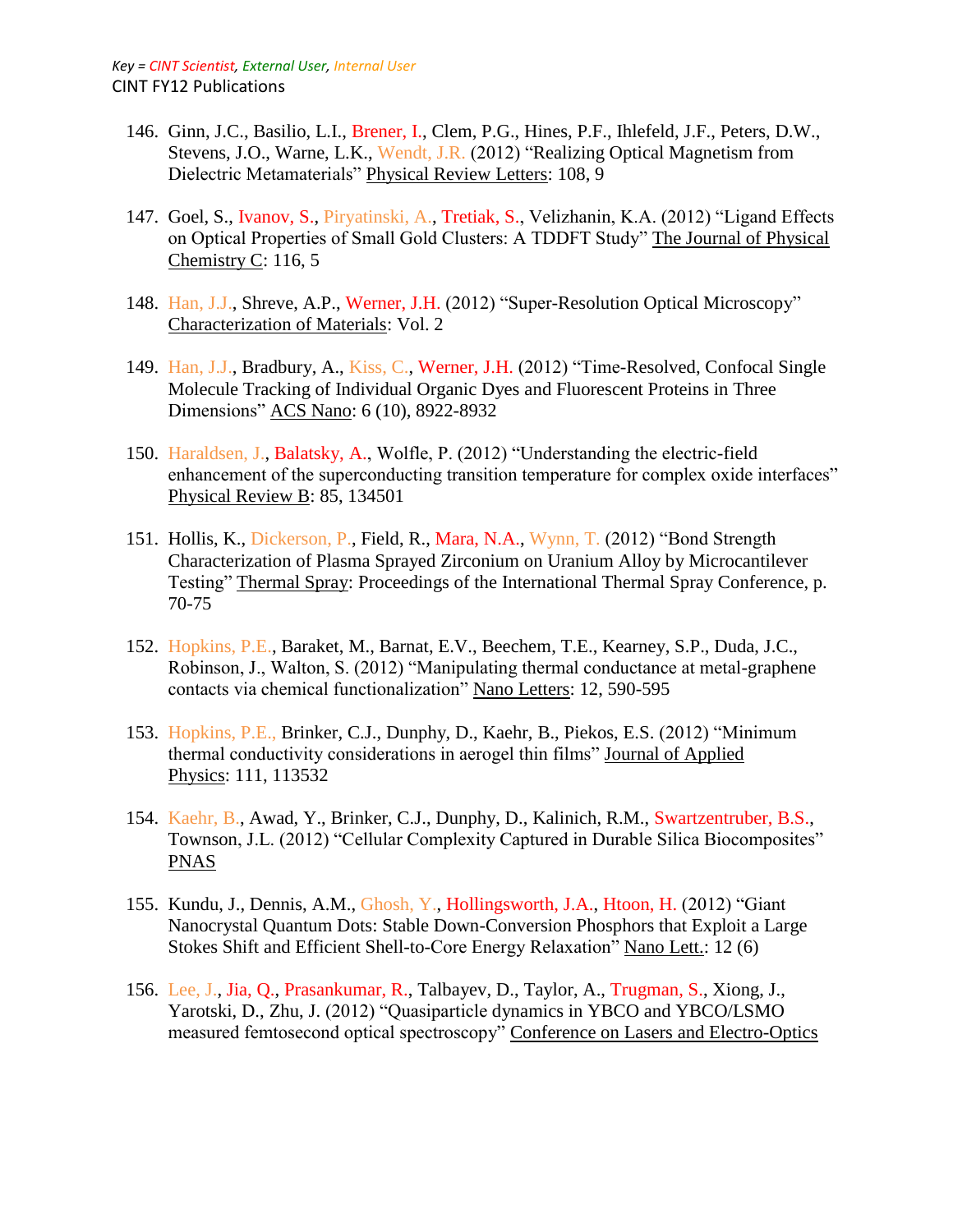- 157. Li, N., Dickerson, P., Huang, J., Mara, N.A., Misra, A., Wang, J. (2012) "Ex situ and in situ measurements of the shear strength of interfaces in metallic multilayers" Scripta Materialia: 67, 5
- 158. Li, X., Cho, J., Dayeh, S., Li, N., Picraux, S.T., Williams, D., Zhang, Y. (2012) "Carbon-Nanotube-Enhanced Growth of Silicon Nanowires as an Anode for High-Performance Lithium Ion Batteries" Advanced Energy Materials: 2, 87
- 159. Lin, S., Bulaevskii, L., Graf, M., Hasegawa, Y., Nishio, T. (2012) "Thermally assisted penetration and exclusion of single vortex in mesoscopic superconductors" Physical Review B: 85, 13
- 160. Liu, S., Bender, D.A., Brener, I., Clem, P.G., Ginn, J., Ihlefeld, J.F., Mahony, T.S., Sinclair, M.B., Wendt, J.R., Wright, J.B. (2012) "Direct Observation of Optical Magnetismm from a Dielectric Resonator Metamaterial Using Time-Domain Spectroscopy in the Mid-Infrared" IEEE Photonics Conference: pg. 784-785
- 161. Mara, N.A., Beyerlein, I.J., Carpenter, J.S., Wang, J. (2012) "Interfacially Driven Deformation Twinning in Bulk Ag-Cu Composites" JOM: 64, 10
- 162. Mohite, A.D., Campbell, I., Dayeh, S., Htoon, H., Perea, D.E., Picraux, S.T., Singh, S. (2012) "Highly Efficient Charge Separation and Collection across in situ Doped Axial VLS-Grown Si Nanowire p-n Junctions" Nano Lett.: 12 (4), 1965-1971
- 163. Nakajima, T., Fishman, R., Haraldsen, J., Hong, T., Mitsuda, S., Terada, N., Uwatoko, Y. (2012) "Magnetic interaction in the multiferroic phase of CuFe1-GaxO2 (x=.035) refined by inelastic neutron scattering with uniaxial-pressure control domain structure" Physical Review B: 85, 144405
- 164. Pal, B.N., Brovelli, S., Ghosh, Y., Hollingsworth, J.A., Htoon, H., Klimov, V.I, Laocharoensuk, R. (2012) "'Giant' CdSe/CdS Core/Shell Nanocrystal Quantum Dots as Efficient Electroluminescent Materials: Strong Influence of Shell Thickness on Light-Emitting Diode Performance" Nano Lett.: 12, 331
- 165. Park, Y.S., Chen, Y., Ghosh, Y., Hollingsworth, J.A., Htoon, H., Klimov, V.I., Mack, N.H., Piryatinski, A., Xu, P., Wang, H.L. (2012) "In Strong Photon Bunching in Individual Nanocrystal Quantum Dots Coupled to Rough Silver Film" Quantum Electronics and Laser Science Conference
- 166. Picraux, S.T., Campbell, I.H., Dayeh, S.A., Perea, D.E., Yoo, J. (2012) "Semiconductor nanowires for solar cells" Chapter in: Semiconductor Nanostructures for Optoelectronic Devices: pp. 297-328
- 167. Qi, J., Jia, Q., Prasankumar, R., Taylor, A., Trugman, S., Yan, L., Zhu, J. (2012) "Using ultrafast optical pump-probe spectroscopy to reveal coexisting magnetic orders in epitaxial RMnO3 films" March Meeting of the American Physical Society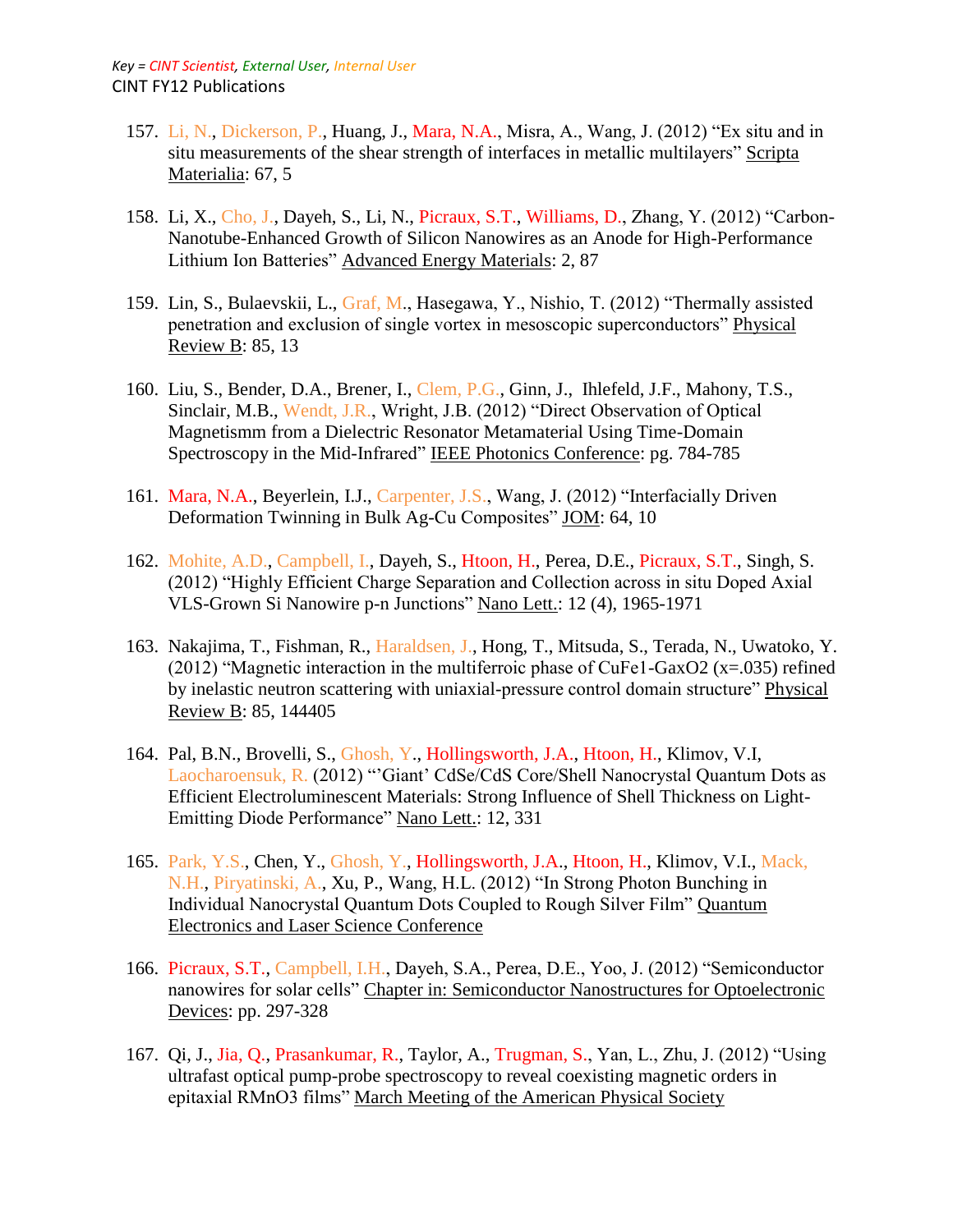- 168. Seo, M., Dayeh, S., Picraux, S., Prasankumar, R., Taylor, A., Yoo, J. (2012) "Mapping carrier diffusion in single silicon core-shell nanowires with ultrafast optical microscopy" Nano Letters: 12,6334
- 169. Seo, M., Dayeh, S., Perea, D., Picraux, S., Prasankumar, R., Taylor, A., Yoo, J. (2012) "Tracking ultrafast carrier dynamics in single semiconductor nanowire heterostructures" 18<sup>th</sup> International Conference on Ultrafast Phenomena: Oxford University Press
- 170. Seo, M., Dayeh, S., Martinez, J., Picraux, S., Prasankumar, R., Swartzentruber, B., Taylor, A., Upadhya, P. (2012) "Understanding ultrafast carrier dynamics in single quasione-dimensional Si nanowires" Appl. Phys. Lett: 100,071104
- 171. Sharma, J.K., Balatsky, K.A., Martinez, J.S., Phipps, M.L., Rocha, R.C., Shreve, A.P., Vu, D.M., Werner, J.H., Yeh, H.C. (2012) "A DNA-templated fluorescent silver nanocluster with enhanced stability" Nanoscale: 4, 4107-4110
- 172. Sharma, J.K., Martinez, J.S., Phipps, M.L., Werner, J.H., Yeh, H.C. (2012) "Evolution of highly fluorescent silver nanocluster" Nanoscale: 4(14), 4107-4110
- 173. Sheu, Y., Cheong, S., Jia, Q., Lee, S., Park, Y., Prasankumar, R., Taylor, A., Trugman, S., Yi, H. (2012) "Ultrafast carrier dynamics and radiative recombination in multiferroic BiFeO3" Appl. Phys. Lett: 100, 242904
- 174. Sheu, Y., Jia, Q., Prasankumar, R., Taylor, A., Trugman, S., Zhu, J. (2012) "Ultrafast p-d charge-transfer carrier dynamics of multiferroic BiFeO3" March Meeting of the American Physical Society
- 175. Subramania, G., Fischer, A., Luk, T. (2012) "Optical properties of metal-dielectric based epsilon near zero metamaterials" Applied physics letters: 101, 241107-241104
- 176. Tao, J., Chia, E., Prasankumar, R., Taylor, A., Zhu, J. (2012) "Theory of ultrafast carrier dynamics in high-temperature superconductors: Pump fluence dependence" Phys. Rev. B: 85,144302
- 177. Talbayev, D., Averitt, R., Cheong, S., Lee, J., Prasankumar, R., Taylor, A., Trugman, S., Zhang, C. (2012) "Ultrafast pump-probe reflectance study of multiferroic Eu.75Y.25MnO3" March Meeting of the American Physical Society
- 178. Tang, M., Mara, N.A., Monnet, I., Patel, M.K., Pivin, J.C., Sickafus, K.E., Won, J., Wynn, T.A. (2012) "Structure and mechanical properties of swift heavy ion irradiated tungsten-bearing delta-phase oxides Y6W1O12 and Yb6W1O12" Journal of Nuclear Materials: 425, 1-3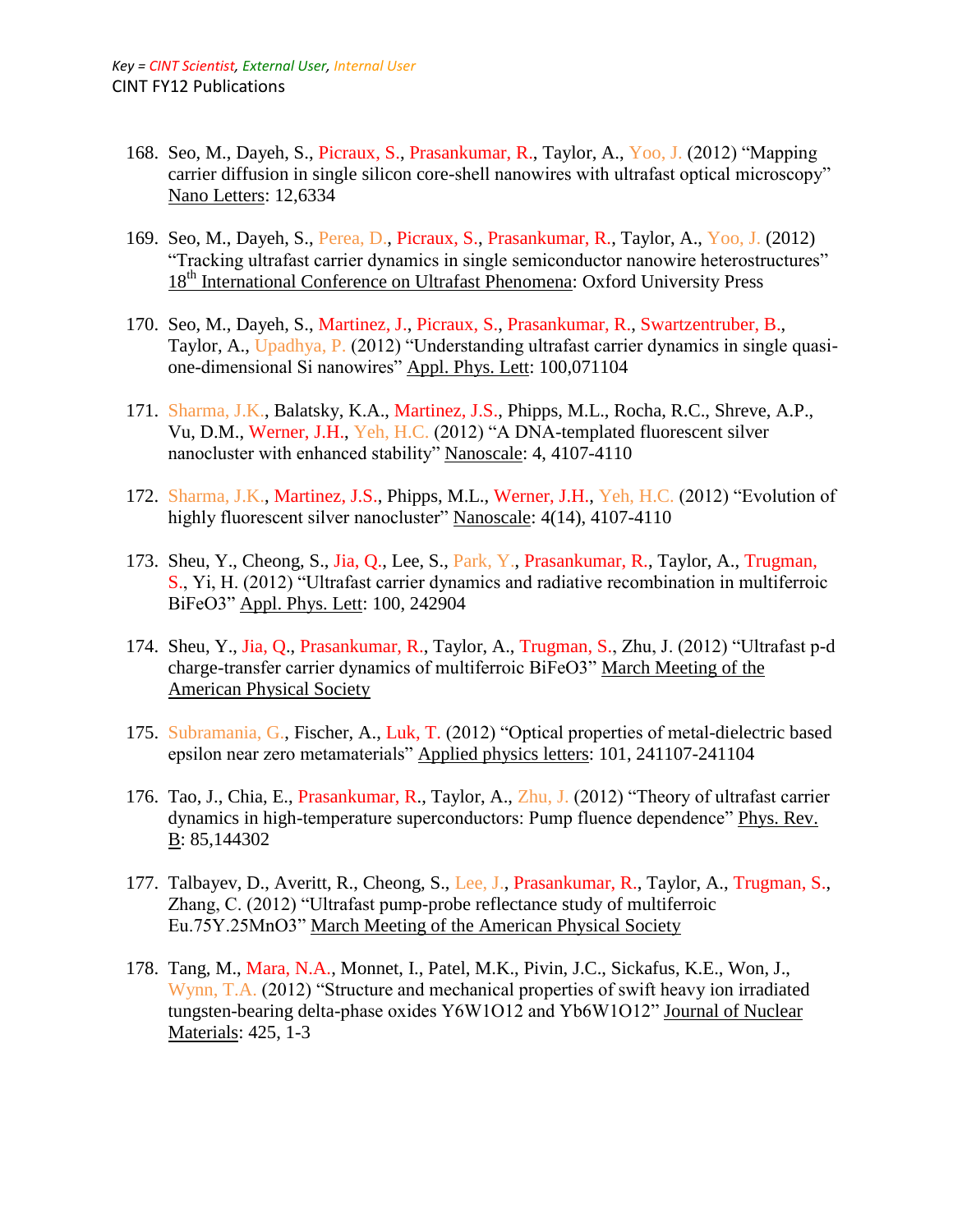- 179. Telg, H., Doorn, S.K., Duque, J.G., Hennrich, F., Kappes, M., Maultzsch, J., Staiger, M., Thomsen, C., Tu, X., Zheng, M. (2012) "Chiral index dependence of the G+ and Graman modes in semiconducting carbon nanotubes" ACS Nano: 6, 904
- 180. Wang, G.T., Brener, I., Figiel, J., Li, Q., Luk, T.S., Wierer, J., Wright, J.B. (2012) "Topdown fabrication of GaN-based nanorod LEDs and lasers" Proceedings of SPIE: 8278
- 181. Wiley, T., Haraldsen, J. (2012) " The theory of modulated hormone therapy for the treatment of breast cancer in pre- and post- menopausal women" AIP Advances: 2, 011206
- 182. Yarotski, D., Balatsky, A. (2012) "DNA sequencing and detection with nanoprobes" CECAM workshop: Pisa, Italy
- 183. Yau, S.H., Abeyasinghe, N., Goodson, T., Martinez, J.S., Orr, M., Sharma, J., Shreve, A.P., Upton, L., Varnavsi, O., Werner, J.H., Yeh, H.C. (2012) "Bright two-photon emission and ultra-fast relaxation dynamics in a DNA-templated nanocluster investigated by ultra-fast spectroscopy" Nanoscale: 4, 4247-4254
- 184. Yeager, J., Dubey, M., Hooks, D., Majewski, J., Ramos, K., Singh, S., Sun, C. (2012) "Probing Interfaces Between Pharmaceutical Crystals and Polymers by Neutron Reflectometry." Molecular Pharmaceutics: 9 (7), 1953-61.
- 185. Yeager, J., Fezzaa, K., Hooks, D., Jensen, B., Montgomery, D., Luo, S. (2012) "High-Speed X-Ray Phase Contrast Imaging for Analysis of Low-Z Composite Microstructure." Composites Part A: Applied Science and Manufacturing: 43 (6), 885-92.
- 186. Yeager, J., Hooks, D., Majewski, J., Ramos, K., Singh, S., Rutherford, M. (2012) "Nanoindentation of explosive-polymer composites to simulate deformation and failure." Materials Science and Technology: Vol. 28, 9-10, pp. 1147-1155
- 187. Yeh, H.C., Martinez, J.S., Sharma, J., Shih, I.M., Vu, D.M., Werner, J.H. (2012) "A fluorescence light-up Ag nanocluster probe that discriminates single-nucleotide variants by emission color" Journal of the American Chemical Society: 134, 11550-11558
- 188. Yeh, H.C., Martinez, J.S., Sharma, J., Shih, I.M., Vu, D.M., Werner, J.H. (2012) "Colorimetric detection of single-nucleotide variations using silver nanoclusters" J. Amer. Chem. Soc.: 134(28) 11550-11558
- 189. Yeu, S.H., Abeyasinghe, N., Goodson, T. III, Martinez, J.S., Orr, M., Sharma, J.H., Shreve, A.P., Varnavski, O., Werner, J.H., Yeh, H.C. (2012) "Bright two-photon emission and multi-atom excitation in a DNA-templated fluorescent silver nanoclusters investigated by ultra-fast spectroscopy" Nanoscale: 4(14) 4247-4254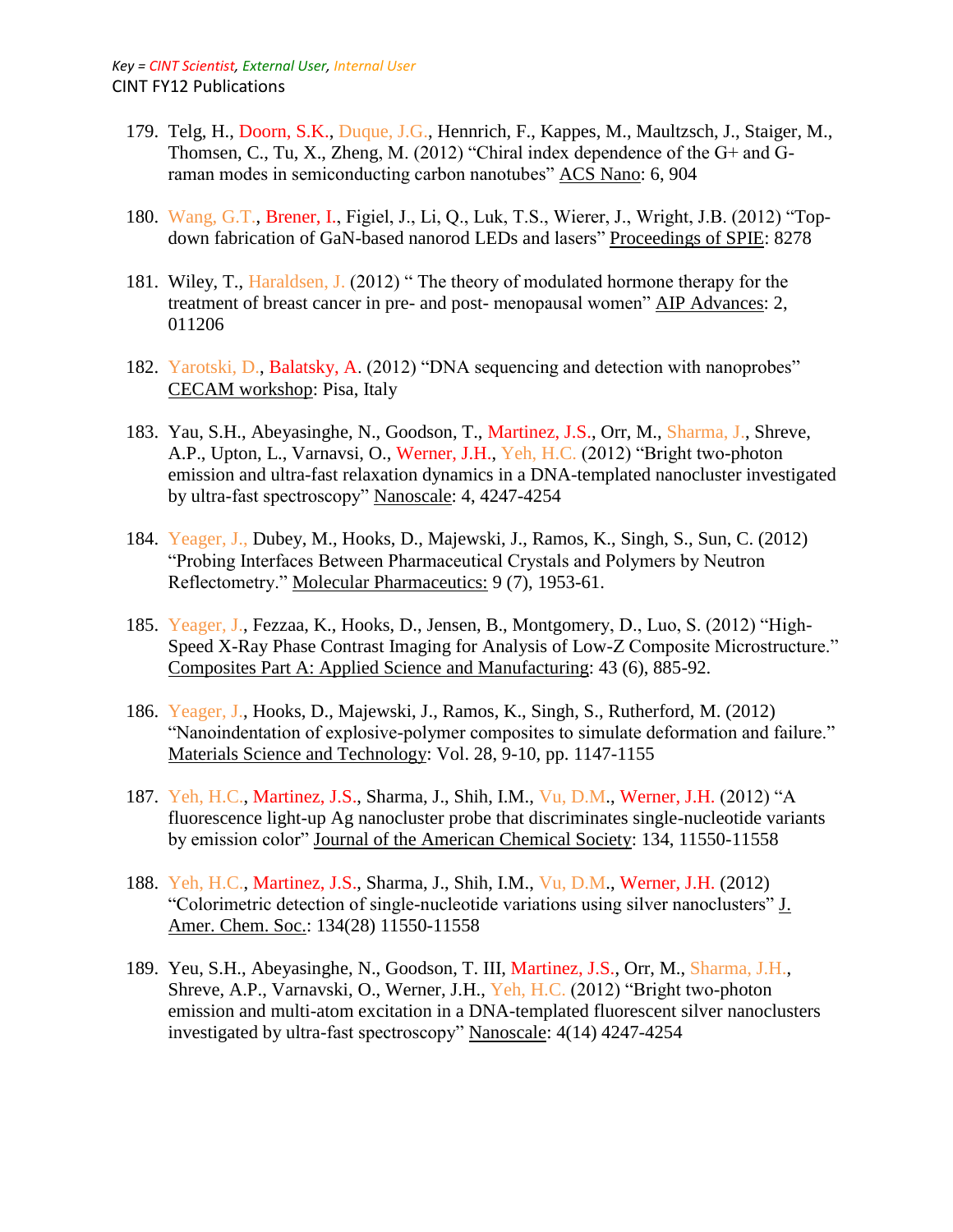- 190. Zhang, S., Azad, A. K., Chen, H.-T., Nam, S., Park, Y.-S., Rho, J., Singh, R., Taylor, A. J., Yin, X., Zhang, X., Zhou, J. (2012) "Photoinduced handedness switching in terahertz chiral metamolecules" Nature Communications: 3, 942
- 191. Zhang, S., Jia, Q., Picraux, S., Prasankumar, R., Qi, J., Wang, Y., Yan, L., Zhuo, M. (2012) "Pulsed laser deposition and characterization of epitaxial topological insulator Bi2Te3 thin films" Thin Solid Films: 520, 6459
- 192. Zhang, S.X., Jia, Q., Picraux, S.T., Prasankumar, R.P., Qi, B., Wang, Y.Q., Yan, L., Zhuo, M. (2012) "Epitaxial thin films of topological insulator Bi2Te3 with twodimensional weak anti-localization effect grown by pulsed laser deposition" Thin Solid Films: 520, 6459-6462
- 193. Zhou, J., Azad, A. K., Chen, H.-T., O'Hara, J. F., Roy Chowdhury, D., Soukoulis, C. M., Taylor, A. J., Zhao, R. (2012) "Terahertz chiral metamaterials with giant and dynamically tunable optical activity" Physical Review B: 86, 035448.

## **CINT Science:**

- 194. Bachand, G., Achyuthan, K., Allen, A., Bachand, M., Brozik, S., Seagrave, J. (2012) "Cytotoxicity and inflammation in human alveolar epithelial cells following exposure to occupational levels of gold and silver nanoparticles" J. Nanopart Res.: 14, 1
- 195. Bachand, M., Bachand, G.D. (2012) "Effects of potential environmental interferents on kinesin-powered molecular shuttles" Nanoscale: 4, 3706
- 196. Bae, J., Choi, J., Hong, S., Hwang, I., Jeong, Y., Jia, Q.X., Kang, S.O., Park, B.H., Park, J., Seong, M.J., Son, J. (2012) "Coexistence of bi-stable memory and mono-stable threshold resistance switching phenomena in amorphous NbOx films" Appl. Phys. Lett.: 100, 062902
- 197. Bringa, E.M., Abraham, M., Caro, A., Duchaineau, M., Farkas, D., Misra, A., Monk, J.D., Nastasi, M., Picraux, S.T., Wang, Y.Q., Zepeda-Ruiz, L. (2012) "Are nanoporous materials radiation resistant?" Nano Lett.: 12, 3351
- 198. Cannon, W.R., Danzig, B.A., Liu, X., MacDonald, G., Martinez, J.S., Shreve, A.P., Talley, N.D. (2012) "Ion specific influences on the stability and unfolding transitions of a naturally aggregating protein; RecA" Biophysical Chem.: 16304, 56-63
- 199. Caviezel, A., Beaud, P., Cheong, S., Garganourakis, M., Huang, S., Ingold, G., Jia, Q., Johnson, S., Mariager, S., Milne, C., Mohr-Vorobeva, E., Scagnoli, V., Staub, U. (2012) "Femtosecond dynamics of the structural transition in mixed valence manganites" Physical Review B: 86,174105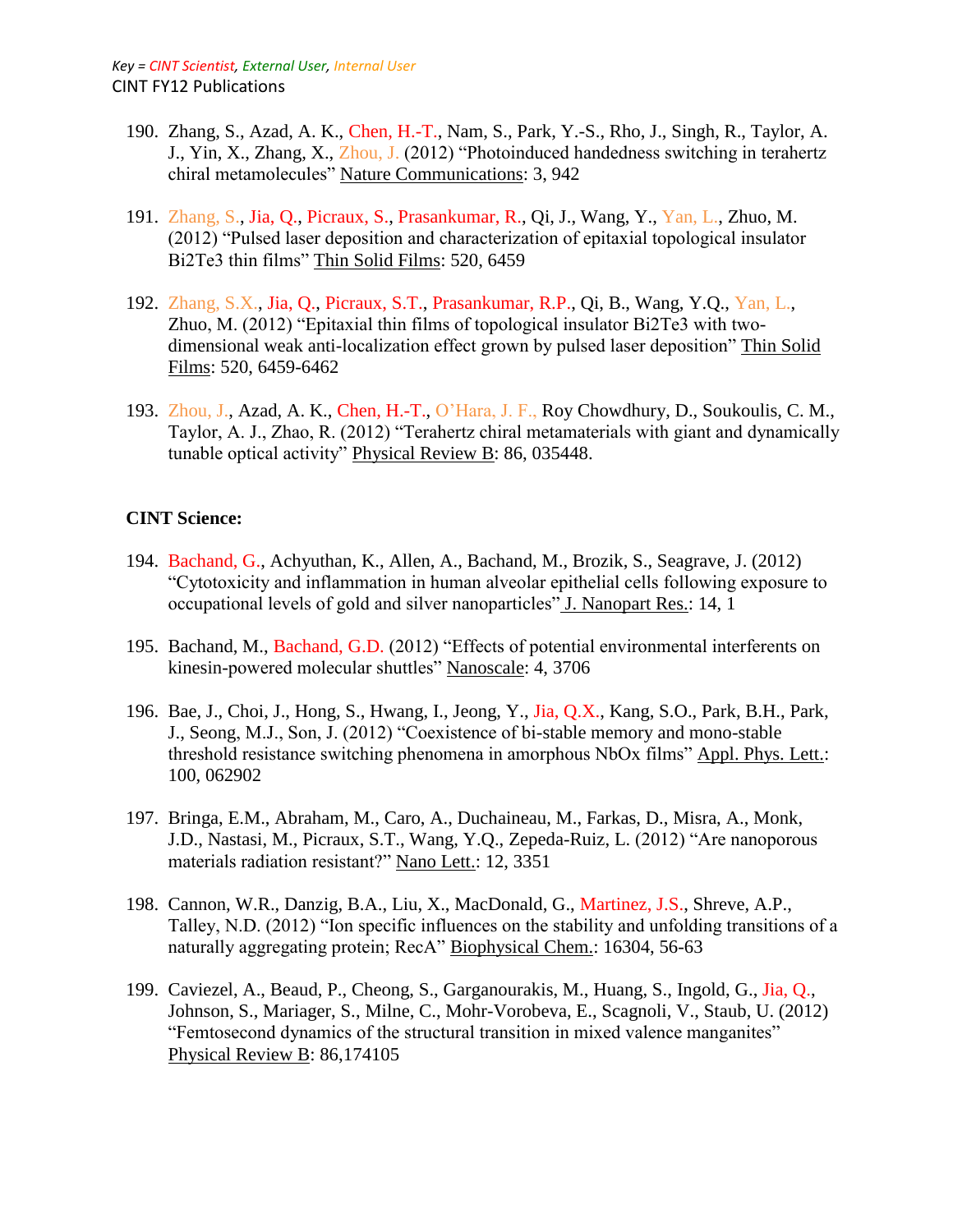- 200. Chen, H.-T. (2012) "Interference theory of metamaterial perfect absorbers" Optics Express: 20, 7165-7172
- 201. Clark, J., Nelson, T., Tretiak, S. (2012) "Femtosecond torsional relaxation" Nature Physics: 8, 3, 225-231
- 202. Dickey, A., Stevens, M. (2012) "The site-dipole field and vortices in confined water" Phys. Rev. E: 86,051601
- 203. Fu, E.G., Baldwin, J.K., Jia, Q.X., Misra, A., Nastasi, M., Shao, L., Wang, Y.Q., Wei, Q.M., Xiong, J., Zhuo, M.J., Zou, G.F. (2012) "Irradiation induced changes in small angle grain boundaries in mosaic Cu thin films" Appl. Phys. A: 108, 121-126
- 204. Gabbay, A., Brener, I. (2012) "Theory and modeling of electrically tunable metamaterial devices using inter-subband transitions in semiconductor quantum wells" Optics Express: 20, 6
- 205. Gupta, G., Baldwin, J.K., Dattelbaum, A.M., Misra, A., Picraux, S.T., Thorp, J.C. (2012) "Morphology and Porosity of Nanoporous Au Thin Films Formed by Dealloying of AuxSi1-x" J. Appl. Physics: 112, 094320
- 206. Hall, L., Frischknecht, A., Stevens, M. (2012) "Dynamics of model ionomer melts of various architectures" Macromolecules: 45, 8097
- 207. Han, W., An, Q., Chen, H.-T., Huang, L., Luo, S.-N. (2012) "Crystallization of liquid Cu nanodroplets on single crystal Cu substrates prefers closest-packed planes regardless of the substrate orientations" Journal of Crystal Growth: 345, 34-38
- 208. Hatke, A.T., Pfeiffer, L.N., Reno, J.L., West, K.W, Zudov, M.A. (2012) "Giant Negative Magnetoresistance in High-mobility 2D Electron systems" Physical Review B: 85, 8
- 209. Huang, L., Azad, A. K., Chen, H.-T., Luo, S.-N., Ramani, S., Reiten, M. T., Roy Chowdhury, D., Taylor, A. J. (2012) "Impact of resonator geometry and its coupling with ground plane on ultrathin metamaterial perfect absorbers" Applied Physics Letters: 101, 101102
- 210. Huang, L., Chen, H.-T., Luo, S.-N., Roy Chowdhury, D., Ramani, S., Reiten, M. T., Taylor, A. J., (2012) "Experimental demonstration of terahertz metamaterial absorbers with a broad and flat high absorption band" Optics Letters: 37, 154-156
- 211. Hudak, N.S., Huber, D.L. (2012) "Size Effects in the Electrochemical Alloying and Cycling of Electrodeposited Aluminum with Lithium" Journal of the Electrochemical Socitey: 159, 5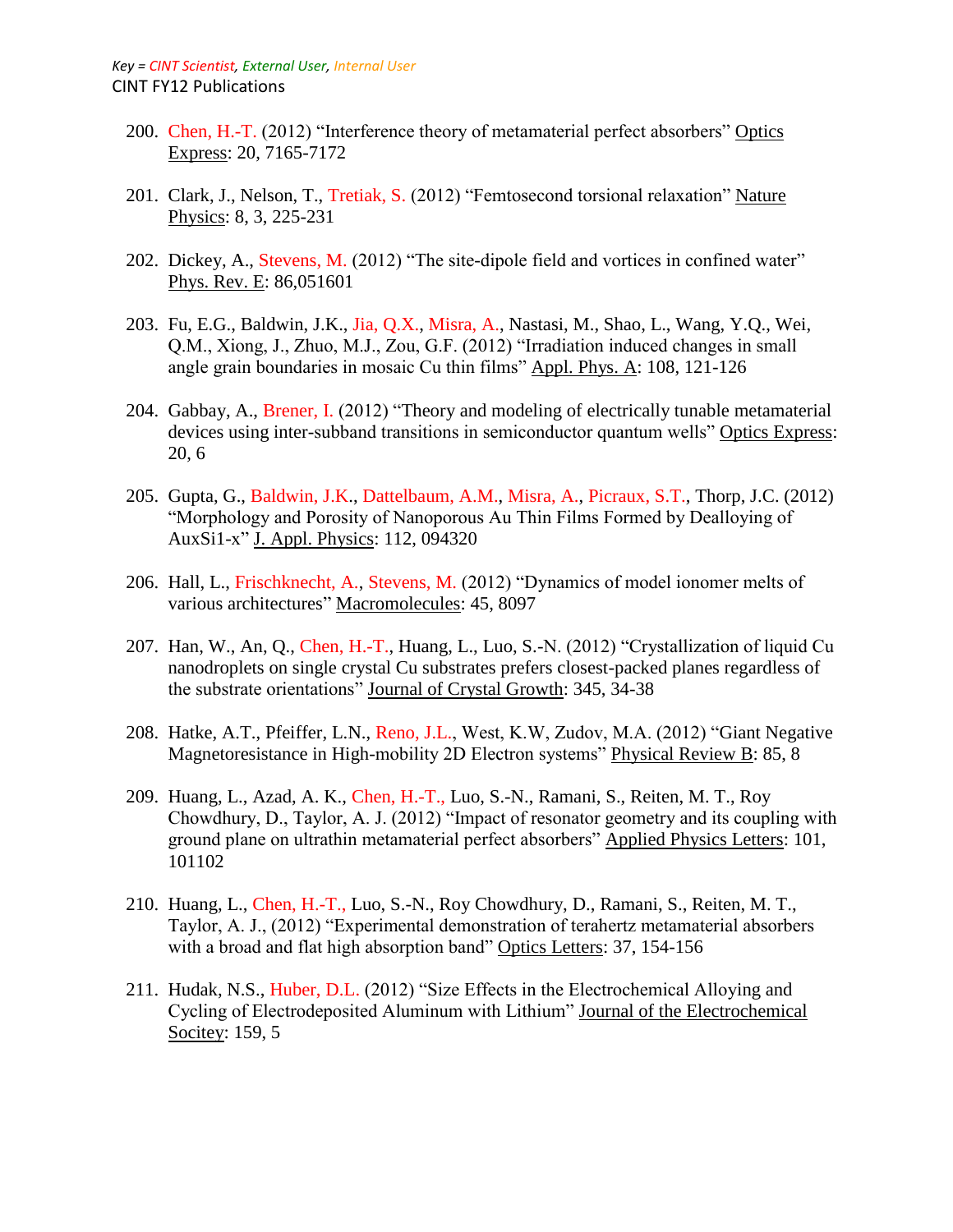- 212. Ji, Y.D., Bi, Z., Chen, C.L., Jia, Q.X., Liang, W.Z., Pan, T.S., Specht, E.D., Wen, H.W., Zeng, H.Z., Zhang, H.W., Zhang, Y. (2012) "Influence of defect-induced biaxial strain on flux pinning in thick YBa2Cu3O7 layers," Phys. Rev. B: 86, 094511
- 213. Jun, Y.C., Brener, I., Gabbay, A., Gonzales, E., Reno, J.L., Shaner, E.A. (2012) "Active tuning of mid-infrared metamaterials by electrical control of carrier densities" Optics Express: 20, 2
- 214. Jun, Y.C., Brener, I. (2012) "Electrically tunable infrared metamaterials based on depletion-type semiconductor devices" Journal of Optics: 14, 11
- 215. Jun, Y.C., Brener, I. (2012) "Optical Manipulation with Plasmonic Beam Shaping Antenna Structures" Advances in Optoelectronics
- 216. Kelly, J.C., Bunker, B.C., Huber, D.L., Pepin, M., Roberts, M.E. (2012) "Reversible Control of Electrochemical Properties Using Thermally-Responsive Polymer Electrolytes" Advanced Materials: 24(7)
- 217. Kim, Y., Baldwin, J.K., Budiman, A., Han, S., Mara, N.A. (2012) "Microcompression study of Al-Nb nanoscale multilayers" Journal of Materials Research: 27, 3
- 218. Kinzel, E.C., Boreman, G.D., Brener, I., Ginn, J.C., Lail, B.A., Olmon, R.L., Raschke, M.B., Shelton, D.J., Sinclair, M.B. (2012) "Phase resolved near-field mode imaging for the design of frequency-selective surfaces" Optics Express: 20, 2
- 219. Liang, W., Bi, Z., Chen, C.L., Du, H., Huang, J., Ji, Y., Jia, Q.X., Lin, Y., Nan, T., Zeng, H. (2012) "Growth dynamics of barium titanate thin films on polycrystalline Ni foils using polymer assisted deposition technique" ACS Appl. Mater. & Interfaces: 4, 2199- 2203
- 220. McCleskey, T., Bauer, E., Burrell, A., Jia, Q., Scott, B. (2012) "Optical band gap of NpO2 and PuO2 from optical absorbance of epitaxial films" Journal of Applied Physics: 113, 013515
- 221. Modine, N.A., Wright, A.F. (2012) "Charge States of the Silicon Self- Interstitial Revisited" Proceedings of the 6<sup>th</sup> International Symposium on Advanced Science and Technology of Silicon Materials
- 222. Peters, B., Grest, G., Ismail, A., Lane, M. (2012) "Fully atomistic simulations of the response of silica nanoparticle" Langmuir: 28, 17443-17449
- 223. Prasankumar, R., Trugman, S. (2012) "Ultrafast optical probes of coupled systems" Materials Capability Review
- 224. Shepherd, D.P., Hong-Geller, E., Li, N., Munsky, B., Werner, J.H. (2012) "New tools for discovering the role sRNA plays in cellular regulation" Proc. of the SPIE: 8228, 8228-1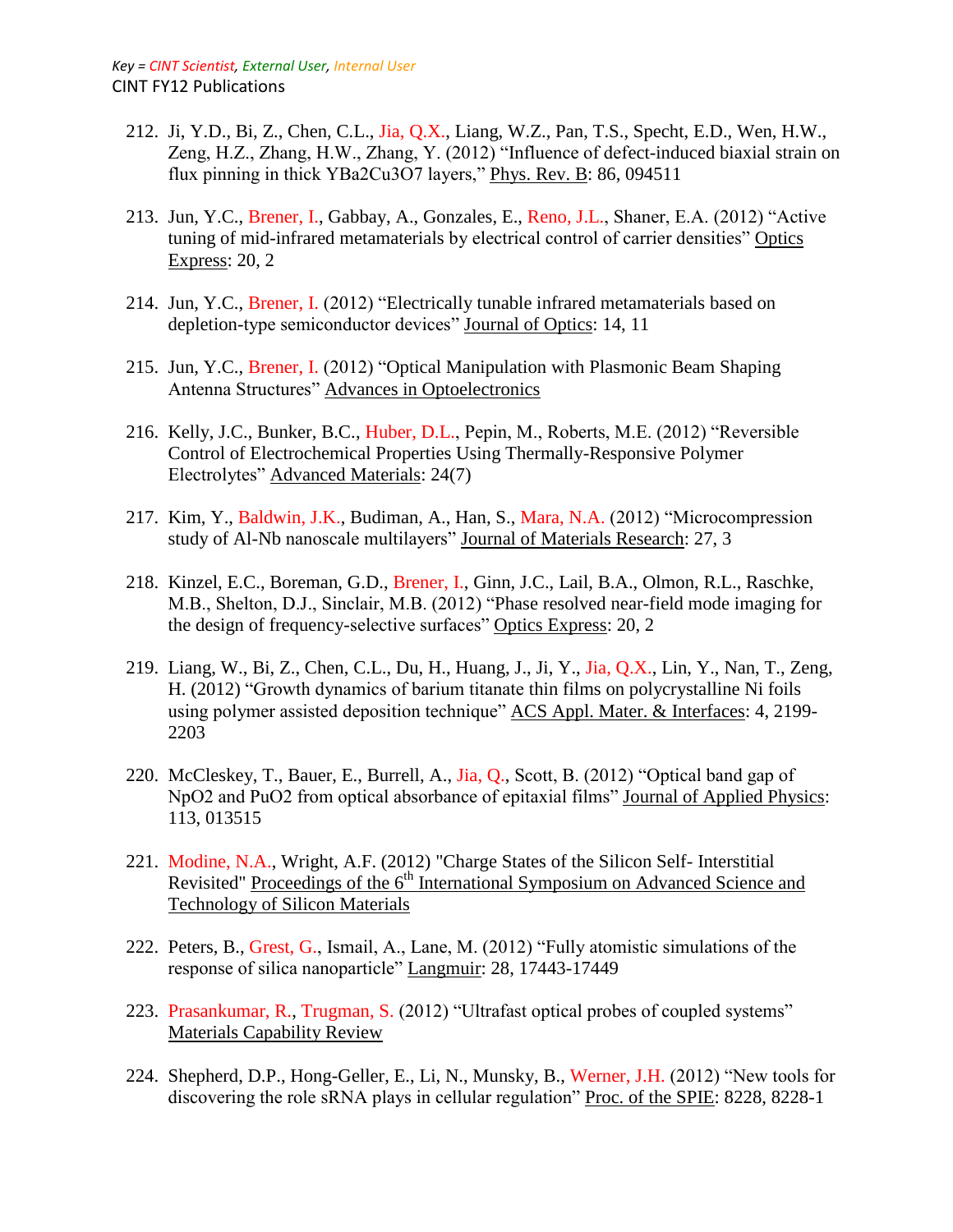- 225. Singh, R., Azad, A. K., Chen, H.-T., Jia, Q. X., Taylor, A. J., Trugman, S. A., Xiong, J., Yang, H. (2012) "Optical tuning and ultrafast dynamics of high-temperature superconducting terahertz metamaterials" Nanophotonics 1, 117-123
- 226. Temirov, J., Bradbury, A.R.M., Goodwin, P.M., Werner, J.H. (2012) "Sizing the oligomers of Azami Green fluorescent protein with FCS and Antibunching" Proc. Of the SPIE: 8228, 8228-1 to 8228-10
- 227. Van Gough, D., Austin, M.J., Bunker, B.C., Huber, D.L., Moore, D., Roberts, M.E., Spoerke, E.D., Wheeler, J.S., Zarick, H.F. (2012) "Thermally Programmable pH Buffers" ACS Applied Materials & Interfaces: 4(11) p. 6247-51
- 228. Wang, P., Baldwin, J.K., Grubbs, R.K., Hicmott, D.D., Lerner, A.H., Majewski, J., Taylor, M. (2012) "High-pressure and high-temperature neutron reflectometry cell for solid-fluid interface studies" European Physics Journal Plus: 127, 76
- 229. Wanke, M.C., Cich, M.J., Fuller, C.T., Grine, A.D., Lee, M., Nordquist, C.D., Reno, J.L. (2012) "Common mode frequency instability in internally phase-locked terahertz quantum cascade lasers" Optics Express: 19, 24810
- 230. Wright, J.B, Cicotte, K.N., Brener, I., Dirk, S.M., Subramania, G. (2012) "Chemoselective gas sensors based on plasmonic nanohole arrays" Optical Materials Express: 2, 11
- 231. Yarotski, D., Fu. E.G., Jia, Q.X., Taylor, A.J., Uberuaga, B.P, Wang, Y.Q., Yan, L. (2012) "Characterization of irradiation damage distribution near TiO2/SrTiO3 interfaces using coherent acoustic phonon interferometry" Appl. Phys. Lett.: 100, 251603
- 232. Zhang, Y., Gofryk, K., Mara, N.A., Ronning, F. (2012) "Aligned carbon nanotubes sandwiched in epitaxial NbC film for enhanced superconductivity" Nanoscale: 4, 7
- 233. Zheludev, N., Padilla, W.J., Brener, I. (2012) "EDITORIAL: Photonic materials on demand Photonic materials on demand" Journal of Optics: 14, 11
- 234. Zhuo, M.J., Dickerson, R.M., Fu, E.G., Jia, Q.X., Misra, A., Nastasi, M., Uberuaga, B.P., Wang, Y.Q., Yan, L. (2012) "Radiation damage at the coherent anatase TiO2/SrTiO3 interface under Ne ion irradiation" J. Nuclear Mater.: 429, 177-184